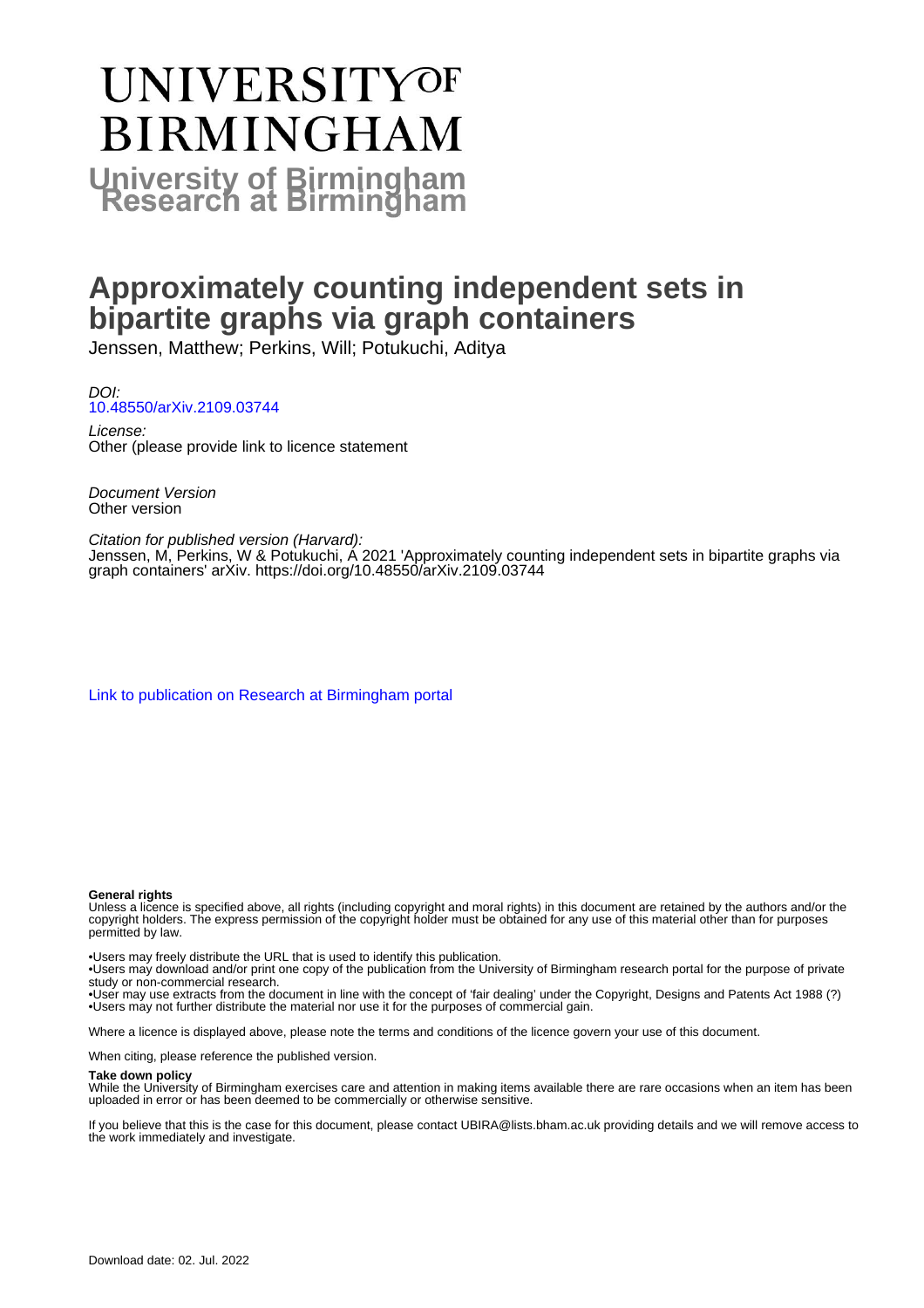# APPROXIMATELY COUNTING INDEPENDENT SETS IN BIPARTITE GRAPHS VIA GRAPH CONTAINERS

MATTHEW JENSSEN, WILL PERKINS, AND ADITYA POTUKUCHI

Abstract. By implementing algorithmic versions of Sapozhenko's graph container methods, we give new algorithms for approximating the number of independent sets in bipartite graphs. Our first algorithm applies to d-regular, bipartite graphs satisfying a weak expansion condition: when d is constant, and the graph is a bipartite  $\Omega(\log^2 d/d)$ -expander, we obtain an FPTAS for the number of independent sets. Previously such a result for  $d > 5$  was known only for graphs satisfying the much stronger expansion conditions of random bipartite graphs. The algorithm also applies to weighted independent sets: for a d-regular, bipartite  $\alpha$ -expander, with  $\alpha > 0$  fixed, we give an FPTAS for the hard-core model partition function at fugacity  $\lambda = \Omega(\log d/d^{1/4})$ . Finally we present an algorithm that applies to all d-regular, bipartite graphs, runs in time  $\exp\left(O\left(n \cdot \frac{\log^3 d}{d}\right)\right)$ , and outputs a  $(1+o(1))$ -approximation to the number of independent sets.

# 1. INTRODUCTION

Let  $\mathcal{I}(G)$  denote the set of independent sets of a graph G and  $i(G) = |\mathcal{I}(G)|$  denote the number of independent sets of G. Computing  $i(G)$  is a #P-hard problem, even when restricted to bounded degree, bipartite graphs [\[47\]](#page-25-0). Even approximating  $i(G)$  (to a constant or even subexponential factor) remains NP-hard, even when restricted to d-regular graphs with  $d \geq 6$  [\[53\]](#page-25-1).

Intuitively, one might expect the problem of approximating  $i(G)$  to be easier on the class of bipartite graphs; for one, there is a polynomial-time algorithm to find a maximum-size independent set in a bipartite graph while the corresponding problem is NP-hard for general graphs. Dyer, Goldberg, Greenhill, and Jerrum [\[11\]](#page-24-0) defined the counting problem #BIS (bipartite independent set) and showed that several natural combinatorial counting problems are as hard to approximate as  $\#BIS$ . These problems include counting stable matchings, approximating the ferromagnetic Potts model partition function  $(q \geq 3)$  [\[24,](#page-24-1) [15\]](#page-24-2), counting the number of q-colorings in a bipartite graph  $(q \geq 3)$ , and approximating the ferromagnetic Ising model partition with non-uniform external fields [\[23\]](#page-24-3).

The search for approximation algorithms for  $i(G)$  that exploit bipartite structure generally falls into two categories. The first approach finds classes of graphs on which polynomial-time approximation algorithms exist. Liu and Lu [\[41\]](#page-25-2) gave the first such algorithm, providing an FPTAS for the number of independent sets in bipartite graphs in which degrees on one side are bounded by 5, while degrees on the other side are unrestricted. Another line of work in this direction includes [\[31\]](#page-25-3) in which approximation algorithms are given for the hard-core partition function  $Z_G(\lambda)$  (counting weighted independent sets) in bounded-degree, bipartite expander graphs, based on two tools from statistical physics: polymer models and the cluster expansion (following [\[28\]](#page-25-4)). This work was followed by several improvements, extensions, and

Date: September 9, 2021.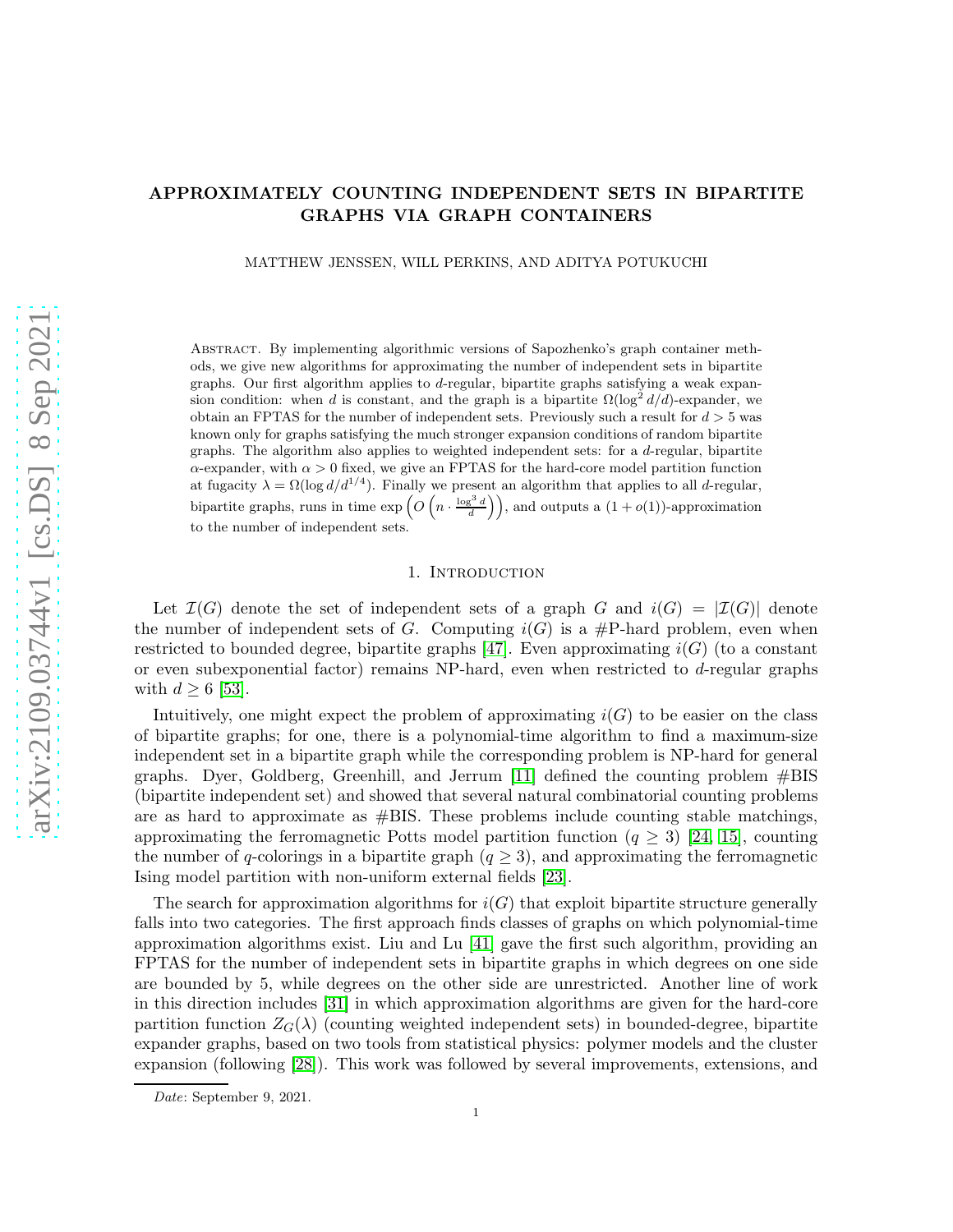generalizations including [\[40,](#page-25-5) [5,](#page-24-4) [7,](#page-24-5) [13,](#page-24-6) [12,](#page-24-7) [14,](#page-24-8) [8\]](#page-24-9). All of these algorithms are 'low-temperature' algorithms: they exploit the fact that on a bipartite graph with sufficient expansion, most (weighted) independent sets have few vertices from one side of the bipartition; that is, they are close to one of the two ground states consisting of all subsets of one side. In contrast, the algorithms of Weitz [\[55\]](#page-25-6) (an FPTAS for  $i(G)$  in graphs of maximum degree at most 5) and Liu and Lu [\[41\]](#page-25-2) are 'high-temperature' algorithms, exploiting correlation decay properties of the uniform distribution on  $\mathcal{I}(G)$  (or more generally the hard-core model of weighted independent sets) for small vertex degrees.

The second category of bipartite approximation algorithms are those that apply to all bipartite graphs, with running times better than what is known for general graphs. The main result in this direction is the algorithm of Goldberg, Lapinskas, and Richerby [\[25\]](#page-24-10) which provides an  $\epsilon$ -relative approximation to  $i(G)$  for bipartite graphs, running in time  $O(2^{.2372n}(1/\epsilon)^{O(1)}),$ beating the best known running time for general graphs of  $O(2^{.268n}(1/\epsilon)^{O(1)})$  from the same paper (in comparison, the best known running time for exact counting algorithms for general graphs is  $O(2^{.3022n})$  [\[21\]](#page-24-11)).

1.1. Main results. In this paper we use tools from combinatorics, namely the graph container method of Sapozhenko to give new approximate counting algorithms for independent sets in bipartite graphs. Our first result is an FTPAS for  $i(G)$  for weakly expanding, d-regular bipartite graphs, for constant d.

For  $z > 0$ , we say that  $\hat{z}$  is an  $\epsilon$ -relative approximation to z if  $(1 - \epsilon) \leq z/\hat{z} \leq (1 + \epsilon)$ . A fully polynomial-time approximation scheme (FPTAS) is an algorithm that for every  $\epsilon > 0$ outputs an  $\epsilon$ -relative approximation to  $i(G)$  and runs in time polynomial in  $|V(G)|$  and  $1/\epsilon$ . We let  $\mu_G$  denote the uniform distribution on  $\mathcal{I}(G)$ . A polynomial-time sampling scheme for  $\mu_G$  runs in time polynomial in  $|V(G)|$  and  $1/\epsilon$  and outputs an independent set with distribution  $\hat{\mu}$  within  $\epsilon$  total variation distance of  $\mu_G$ .

For  $\alpha > 0$ , we say that a d-regular bipartite graph G with bipartition X, Y is a bipartite  $\alpha$ -expander if for every  $A \subseteq X$  and  $A \subseteq Y$  of size at most  $|X|/2$ , we have

<span id="page-2-1"></span>
$$
|N(A)| \ge (1+\alpha)|A|.
$$

<span id="page-2-0"></span>**Theorem 1.** There exists a constant  $C_1 > 0$  so that for d fixed and sufficiently large, and  $\alpha = \frac{C_1 \log^2 d}{d}$  $\frac{\log^2 a}{d}$ , there is an FPTAS for  $i(G)$  and a polynomial-time sampling scheme for  $\mu_G$  for the class of d-regular, bipartite  $\alpha$ -expander graphs.

Previous results on expander graphs include an FPTAS for  $i(G)$  in the case that G is a typical d-regular, random bipartite graph [\[31,](#page-25-3) [40,](#page-25-5) [8\]](#page-24-9). These algorithms exploit the very strong expansion conditions satisfied by a random graph: sets of size  $O(n/d)$  on each side of the bipartition expand by a factor  $\Omega(d)$ .

A natural and powerful generalization of the notion of counting independent sets is to consider weighted independent sets in the form of the hard-core model partition function (also known as the independence polynomial)

$$
Z_G(\lambda) = \sum_{I \in \mathcal{I}(G)} \lambda^{|I|}.
$$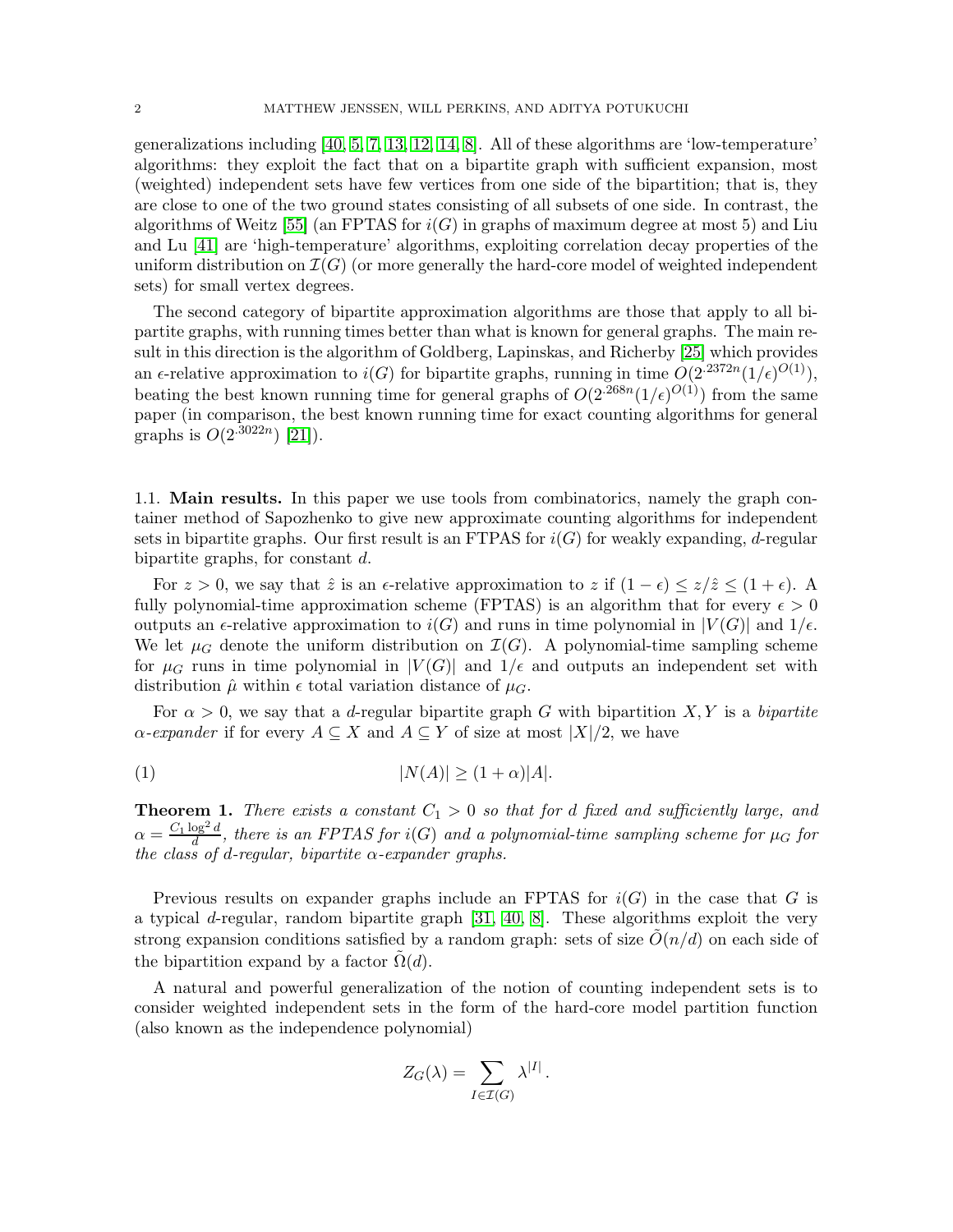The corresponding probability measure on independent sets, known as the hard-core model, is given by

$$
\mu_{G,\lambda}(I) = \frac{\lambda^{|I|}}{Z_G(\lambda)}.
$$

Taking  $\lambda = 1$  gives  $i(G)$  and  $\mu_G$ . In previous works, an FPTAS for  $Z_G(\lambda)$  for boundeddegree, bipartite  $\alpha$ -expanders was obtained for  $\lambda$  much larger than 1, specifically  $\lambda \geq K\Delta^{c/\alpha}$ for constants  $c, K > 1$  [\[31,](#page-25-3) [7,](#page-24-5) [12\]](#page-24-7). In particular, under the expansion conditions of Theorem [1,](#page-2-0) these algorithms require  $\lambda \geq \Delta^{\tilde{\Omega}(\Delta)}$ .

Our next result adapts the algorithm of Theorem [1](#page-2-0) to work for bipartite  $\alpha$ -expanders for  $\lambda$  much smaller than 1.

<span id="page-3-0"></span>**Theorem 2.** For every  $\alpha > 0$  there exists a constant  $C_2 > 0$  so that for  $d \geq 3$  and  $\lambda > \frac{C_2 \log d}{d^{1/4}}$ there is an FPTAS for  $Z_G(\lambda)$  and a polynomial-time sampling scheme for  $\mu_{G,\lambda}$  for the class of d-regular, bipartite  $\alpha$ -expanders.

In fact in proving Theorems [1](#page-2-0) and [2](#page-3-0) we can interpolate between the two cases, letting the lower bound on  $\lambda$  shrink as the expansion condition gets stronger. The more general condition obtained is essentially the same as the condition for slow mixing of Glauber dynamics given by Galvin and Tetali [\[20\]](#page-24-12).

Our next result is an approximation algorithm for  $i(G)$  for all (not necessarily expanding) d-regular bipartite graphs  $G$ , where  $d$  may either be constant or growing with the size of the graph, n. When  $d \to \infty$  as  $n \to \infty$ , the algorithm runs in subexponential time. This algorithm estimates  $i(G)$  by separating the contribution from non-expanding sets and expanding sets on each side of the bipartition and uses the expander algorithm of Theorem [1](#page-2-0) as a subroutine.

<span id="page-3-1"></span>**Theorem 3.** For every  $c > 0$ , there is a randomized algorithm that given a d-regular, nvertex bipartite graph G outputs an  $n^{-c}$ -relative approximation to  $i(G)$  with probability at least 2/3 and runs in time

$$
\exp\left(O\left(\frac{n\log^3 d}{d}\right)\right).
$$

Note that while the algorithm of Theorem [3](#page-3-1) applies more generally than that of Theorem [1,](#page-2-0) the algorithmic guarantees are weaker in several senses (in addition to the slower running time): the algorithm uses randomness and the accuracy is limited to being polynomially small in n. Moreover we do not provide a corresponding sampling algorithm for Theorem [3;](#page-3-1) the problem is not self-reducible for regular graphs, and so there is not a direct reduction of approximate sampling to counting. We can overcome this in Theorem [1,](#page-2-0) however, using the self-reducibility of polymer models.

1.2. Background. The study of independent sets plays a central role in combinatorics since a broad range of problems can be phrased in terms of independent sets in graphs (and more generally hypergraphs). The container method is one of the most powerful combinatorial tools for studying independent sets. At a high level, the container method exploits a clustering phenomenon exhibited by independent sets which can often be used to deduce useful structural information for typical independent sets in a given graph or hypergraph. For graphs, the method was developed in the early 1980's by Kleitman and Winston [\[35,](#page-25-7) [36\]](#page-25-8) and was independently discovered by Sapozhenko who used the method to enumerate independent sets in regular graphs [\[49,](#page-25-9) [50\]](#page-25-10). See the survey of Samotij [\[48\]](#page-25-11) for background and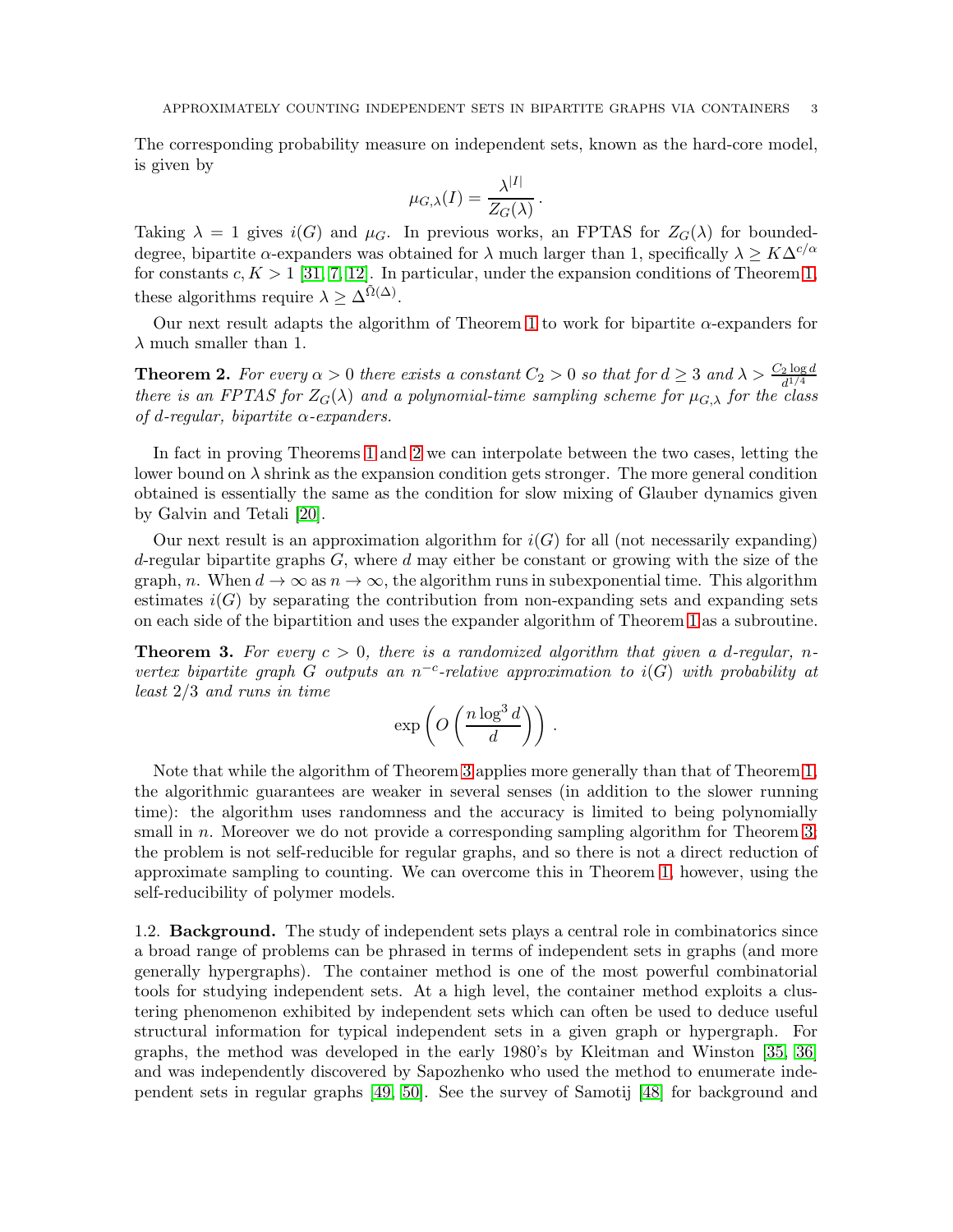examples. The full potential of the container method only recently became apparent with the powerful generalization of the method to the context of hypergraphs developed by Saxton and Thomason [\[52\]](#page-25-12) and Balogh, Morris and Samotij [\[4\]](#page-24-13). These developments have made the container method one of the most influential tools in modern combinatorics.

In this paper, we will only need ideas from the theory of graph containers, and our treatment is most closely related to that of Sapozhenko [\[49\]](#page-25-9). A canonical application of Sapozhenko's version of the container method is his proof that the number of independent sets in the d-dimensional hypercube,  $Q_d$ , is asymptotically equal to  $2\sqrt{e} \cdot 2^{2^{d-1}}$  (a result originally proved by Korshunov and Sapozhenko [\[38\]](#page-25-13)). See also Galvin's exposition of Sapozhenko's proof [\[18\]](#page-24-14).

Recently, Jenssen and Perkins [\[32\]](#page-25-14) used Sapozhenko's graph containers for  $Q_d$  (and Galvin's extension to weighted independent sets [\[17\]](#page-24-15)) along with the theory of polymer models and the cluster expansion to deduce refined counting estimates and detailed probabilistic information for independent sets in  $Q_d$ . The polymer models they consider closely resemble those used by Jenssen, Perkins and Keevash [\[31\]](#page-25-3) to design approximate counting algorithms in bipartite expander graphs. However, the hypercube  $Q_d$  is a far weaker expander than the graphs considered in [\[31\]](#page-25-3), ruling out a direct application of the the cluster expansion method. To overcome this obstacle, they showed that the container method arises naturally as a tool for proving cluster expansion convergence. This synthesis of the cluster expansion and the container method has now seen a number of applications to enumeration problems in combinatorics [\[30,](#page-25-15) [33,](#page-25-16) [9,](#page-24-16) [3\]](#page-24-17).

Graph containers have in fact been used previously in a number of results in theoretical computer science, including [\[20,](#page-24-12) [16,](#page-24-18) [19\]](#page-24-19). These results use Sapozhenko's techniques to prove a type of negative algorithmic result: that the Glauber dynamics (a local Markov chain) for sampling independent sets (or  $q$ -colorings) in bipartite graphs with sufficient expansion exhibit torpid mixing; that is, the mixing time is exponentially large in the size of the graph.

In this paper, we return to the algorithmic context to prove positive results, showing that the container method can be algorithmically implemented to design efficient approximate counting and sampling algorithms for a broad class of bipartite graphs. There is in fact a connection been the torpid mixing results above and the current algorithmic results: a key step in using polymer models and the cluster expansion as algorithms to approximately count independent sets in bipartite graphs is showing that most (weighted) independent sets can be accounted for by one of two polymer models that capture small deviations from independent sets that are fully contained in one side of the bipartition. This step (Lemmas [16](#page-15-0) below) amounts to proving a kind of torpid mixing result, closely related to the result of Galvin and Tetali who proved torpid mixing for d-regular bipartite  $\alpha$ -expanders, for  $\alpha = \Omega(\log^3 d/d)$  [\[20,](#page-24-12) Corollary 1.3], similar to the class of graphs to which Theorem [1](#page-2-0) applies.

While Theorem [1](#page-2-0) gives efficient approximate counting and sampling algorithms for a larger class of bipartite expander graphs than previous approaches, it does not say much about the tractability of #BIS, beyond ruling out a class of graphs as hard examples. In another prominent approximation problem of undetermined complexity, the Unique Games problem, efficient approximation algorithms for expander graphs [\[2,](#page-24-20) [37,](#page-25-17) [44\]](#page-25-18) were later leveraged via graph decompositions into expanding pieces to find subexponential-time algorithms for all instances [\[1\]](#page-24-21). This suggests a very natural goal of finding much faster algorithms for approximating #BIS.

**Question 1.** Is there a subexponential-time approximation algorithm for  $\#BIS$ ?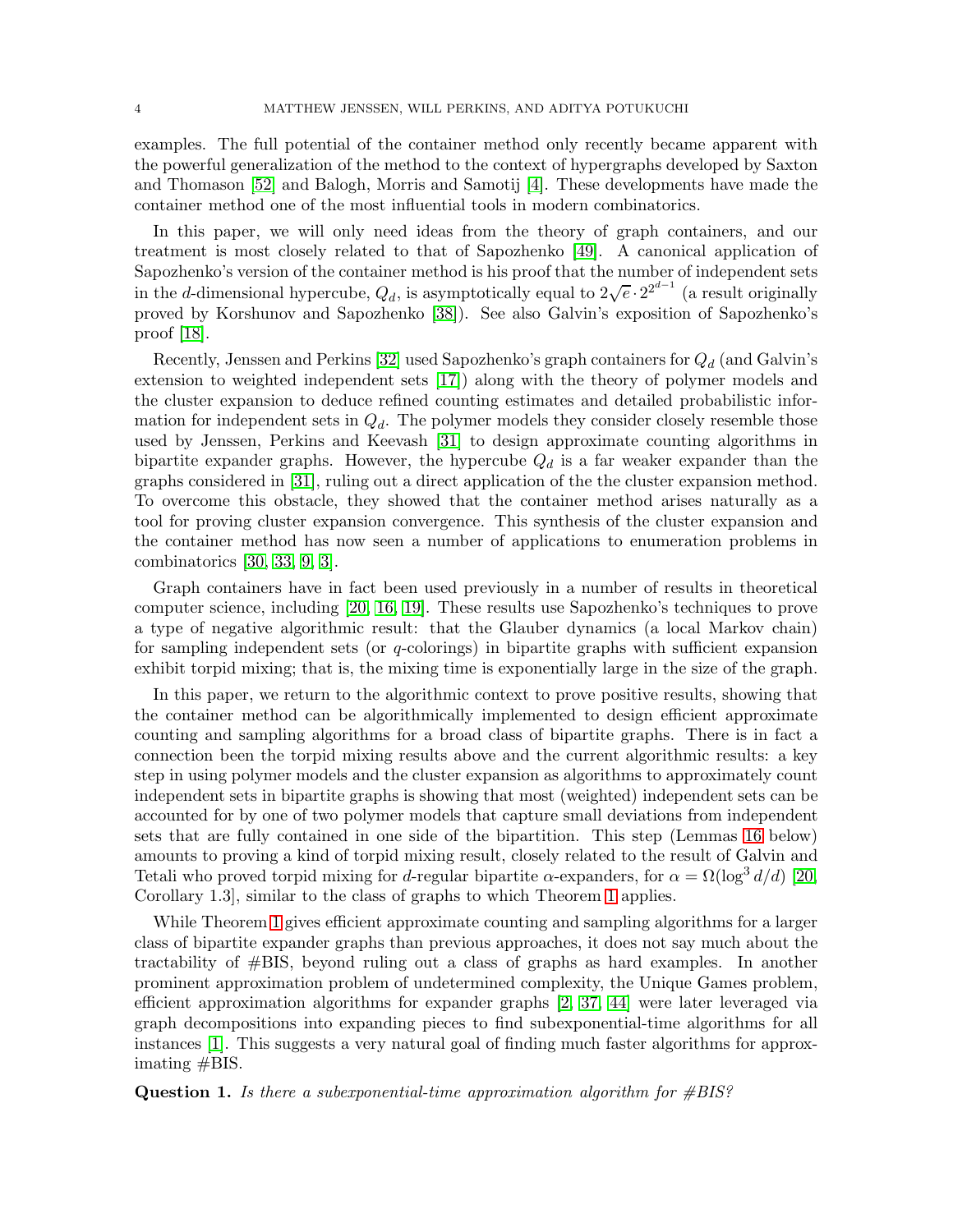Theorem [3](#page-3-1) makes a small step in this direction, giving subexponential-time algorithms for regular graphs of growing degree, using an expander algorithm as a subroutine to account for the contribution to  $i(G)$  from expanding sets. Non-expanding sets are accounted for separately, also using ideas from graph containers. It is tempting to think that algorithmic graph decomposition results (e.g. [\[45,](#page-25-19) [6\]](#page-24-22)) could be used in conjunction with expander algorithms for #BIS, but it is not clear to us how to use results that bound the number of edges between expanding pieces to obtain improved approximation algorithms for #BIS, and so this remains an interesting direction for future research.

1.3. Outline. In Section [2](#page-5-0) we give a brief warm-up to show how ideas from graph containers can be used for approximately counting independent sets in graphs. In Section [3](#page-7-0) we present the graph container results we will need for the main algorithmic results. In Section [4](#page-10-0) we define a polymer model which we will use to approximate the number of independent sets in expander graphs. In Section [5](#page-15-1) we prove Theorem [1.](#page-2-0) In Section [6](#page-16-0) we prove Theorem [3.](#page-3-1) In Section [7](#page-20-0) we extend the graph container results of Section [3](#page-7-0) and the polymer model of Section [4](#page-10-0) to the case of weighted independent sets to prove Theorem [2.](#page-3-0)

#### 2. Warm-up: algorithms from containers

<span id="page-5-0"></span>In this section, we demonstrate how ideas from graph containers can be used to design faster algorithms to approximately count independent sets in (not necessarily bipartite) d-regular graphs. This section is intended as a warm-up which introduces the interplay between the container method and counting algorithms, and is not needed for the proofs of Theorems [1,](#page-2-0) [2](#page-3-0) and [3.](#page-3-1)

Let us assume that we have an algorithm A that runs in time  $a(n)$  on a general (not necessarily d-regular) graph G on n vertices and outputs an  $\epsilon$ -relative approximation to  $i(G)$ . We will show that if G is d-regular for  $d = \omega(1)$ , one can obtain an algorithm running in time  $a(n/2) \cdot 2^{o(n)}$ .

Let  $T := n \ln d/d$ . We note that throughout the paper, we let ln denote the natural  $logarithm$  and let  $log$  denote  $log<sub>2</sub>$ . We may then write

$$
i(G) = i_{\leq T}(G) + i_{\geq T}(G)
$$

where  $i_{\leq T}(G)$  is the number of independent sets of G of size less than T, and  $i_{\geq T}(G)$  is the the number of independent sets of size at least T. One can compute  $i_{\leq T}(G)$  by brute-force in time  $\binom{n}{T}$  $T(T)$  poly(n). To compute  $i_{\geq T}(G)$ , we use a subtle idea of Sapozhenko [\[51\]](#page-25-20) (also see [\[29\]](#page-25-21), [\[34\]](#page-25-22)) with a tighter analysis. First, we fix an ordering  $\prec$  of the vertices of the graph G. Given a subset  $S \subseteq V(G)$  and vertex  $v \in V(G)$ , we let  $d_S(v)$  denote the number of neighbor of v in  $S$ . The following algorithm takes an independent set I of size at least  $T$  as input and returns a "certificate"  $\xi$ :

- $t, i \leftarrow 0, \xi \leftarrow (0)^n, V_0 \leftarrow V(G)$ • while  $t \leq T$  do
	- $v \leftarrow \operatorname{argmax}_{v \in V_i} d_{V_i}(v)$  with ties broken using  $\prec$  $-$  if  $v \in I$ ∗ Vi+1 ← V<sup>i</sup> \ ({v} ∪ N(v)) \*  $t \leftarrow t + 1, i \leftarrow i + 1, \xi_i \leftarrow 1.$ – if  $v \notin I$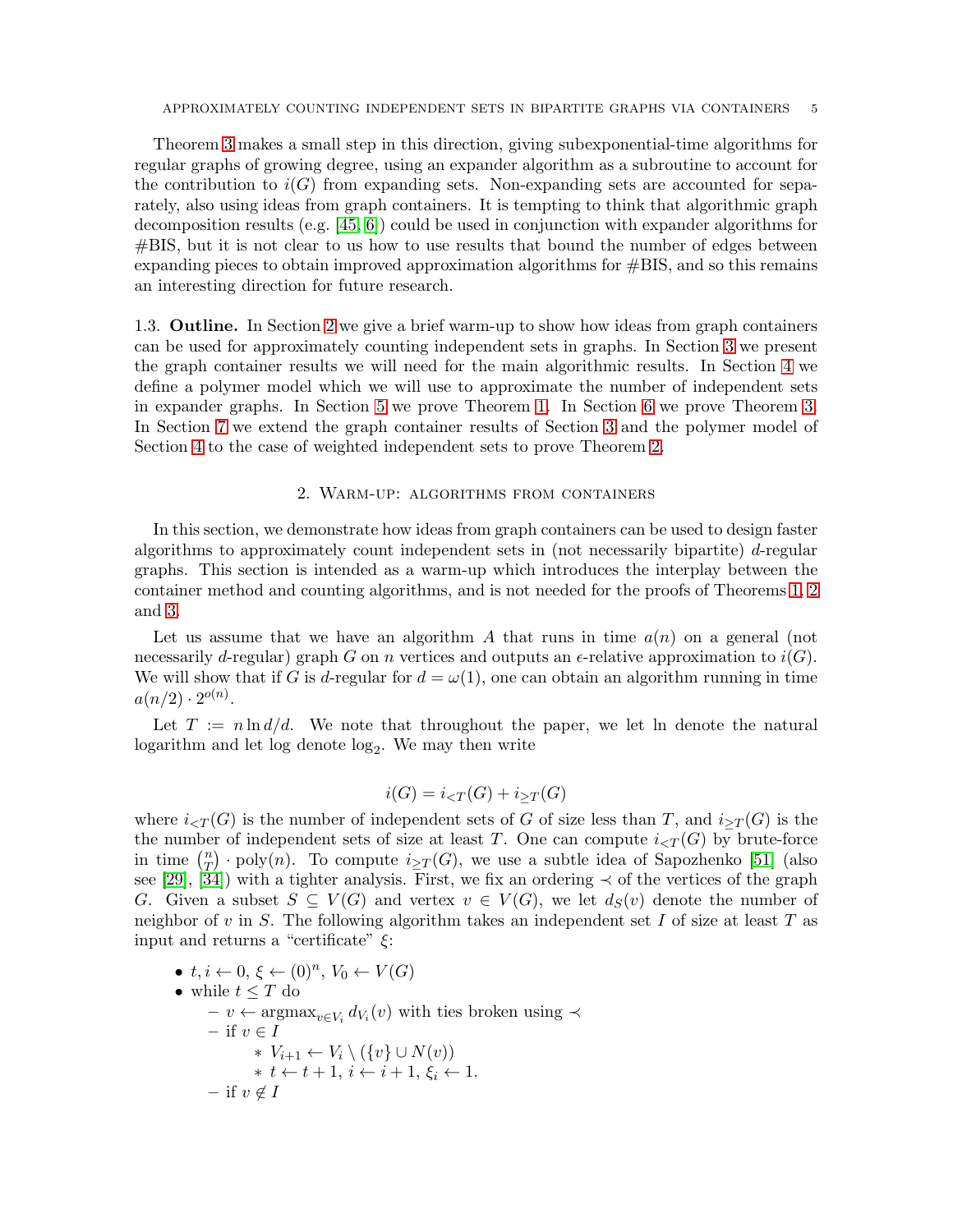$$
\begin{array}{c} * \ V_{i+1} \leftarrow V_i \setminus \{v\} \\ * \ i \leftarrow i+1. \end{array}
$$

• return  $\xi$ 

It is worth noting that  $\xi$  is not the indicator vector of any subset of  $V(G)$ , but rather an indicator vector describing the steps at which a vertex  $v \in I$  is removed from  $V_i$ . Assume that the algorithm runs for  $k = k(\xi)$  steps (i.e., k is that final value that i takes in the execution of the algorithm) when the output is  $\xi$  and let  $V_{\xi} = V_k$ . A key property of  $\xi$  is that it determines both  $V_{\xi}$ , and  $I \cap (V(G) \setminus V_{\xi})$ . We may therefore group independent sets according to their certificate  $\xi$  and write

<span id="page-6-0"></span>(2) 
$$
i_{\geq T}(G) = \sum_{\substack{\xi \in \{0,1\}^n, \\ |\xi| = T}} i(G[V_{\xi}]).
$$

The advantage of this expression is that the number of possible certificates  $\binom{n}{T}$  $\binom{n}{T}$  is relatively small and, as we show next, the size of each  $V_{\xi}$  is close to  $n/2$ . We have therefore exploited the clustering phenomenon of independent sets characteristic of the container method to effectively halve the size of the input graph to our algorithm (albeit at the expense of losing regularity of the graph).

We now give the argument to bound the size of each  $V_{\xi}$ . For any subset  $S \subseteq V(G)$ , let us denote  $e_S$  to be the number of edges in the induced subgraph  $G[S]$ . A straightforward extension of the Hoffman bound (see e.g.  $[10, 43, 22, 27]$  $[10, 43, 22, 27]$  $[10, 43, 22, 27]$  $[10, 43, 22, 27]$ ), and using the fact that the smallest eigenvalue of a d-regular graph is at least  $-d$ , gives us

$$
2e_S \ge \frac{2d}{n}|S|^2 - d|S|.
$$

So for  $i \leq k$ , we have

(3) 
$$
\max_{v \in V_i} d_{V_i}(v) \ge \frac{2e_{V_i}}{|V_i|} \ge \frac{d}{n} (2|V_i| - n),
$$

and so if  $v \in I$ , then  $|V_{i+1}| \leq |V_i| \left(1 - \frac{2d}{n}\right)$  $\frac{2d}{n}$  + d, and so at the end of the algorithm, we have  $|V_k| \leq \frac{n}{2} + O\left(\frac{n \ln d}{d}\right)$  $\frac{\ln d}{d}$ ).

Thus, if we have an algorithm A running in time  $a(n) = a(n, \epsilon)$  on general graphs on n vertices which outputs an  $\epsilon$ -relative approximation to  $i(G)$  for a general graph G on n vertices, then an  $\epsilon$ -relative approximation to [\(2\)](#page-6-0) may be computed in time  $\binom{n}{T}$  $\binom{n}{T} \cdot a \left(\frac{n}{2} + O\left(\frac{n \ln d}{d}\right)\right)$  $\frac{\ln d}{d}\big)\Big).$ Combining this with the brute-force computation of  $i < T$  gives an algorithm running in time

$$
poly(n) \cdot \left(\frac{n}{\frac{n \ln d}{d}}\right)^2 \cdot a\left(\frac{n}{2} + O\left(\frac{n \ln d}{d}\right)\right)
$$

that outputs an  $\epsilon$ -relative approximation to  $i(G)$  for a d-regular graph G on n vertices. So in particular, if  $d = \omega(1)$ , then using the algorithm of Goldberg, Lapinskas, and Richerby [\[25\]](#page-24-10) as a blackbox, we obtain a  $2^{(0.134+o(1))n}$  time algorithm for approximating  $i(G)$  in d-regular graphs on  $n$  vertices. We will see below in Section [6](#page-16-0) that with more sophisticated ideas this running time can be made subexponential provided that the error  $\epsilon = n^{-a}$  for some  $a > 0$ (Theorem [3\)](#page-3-1).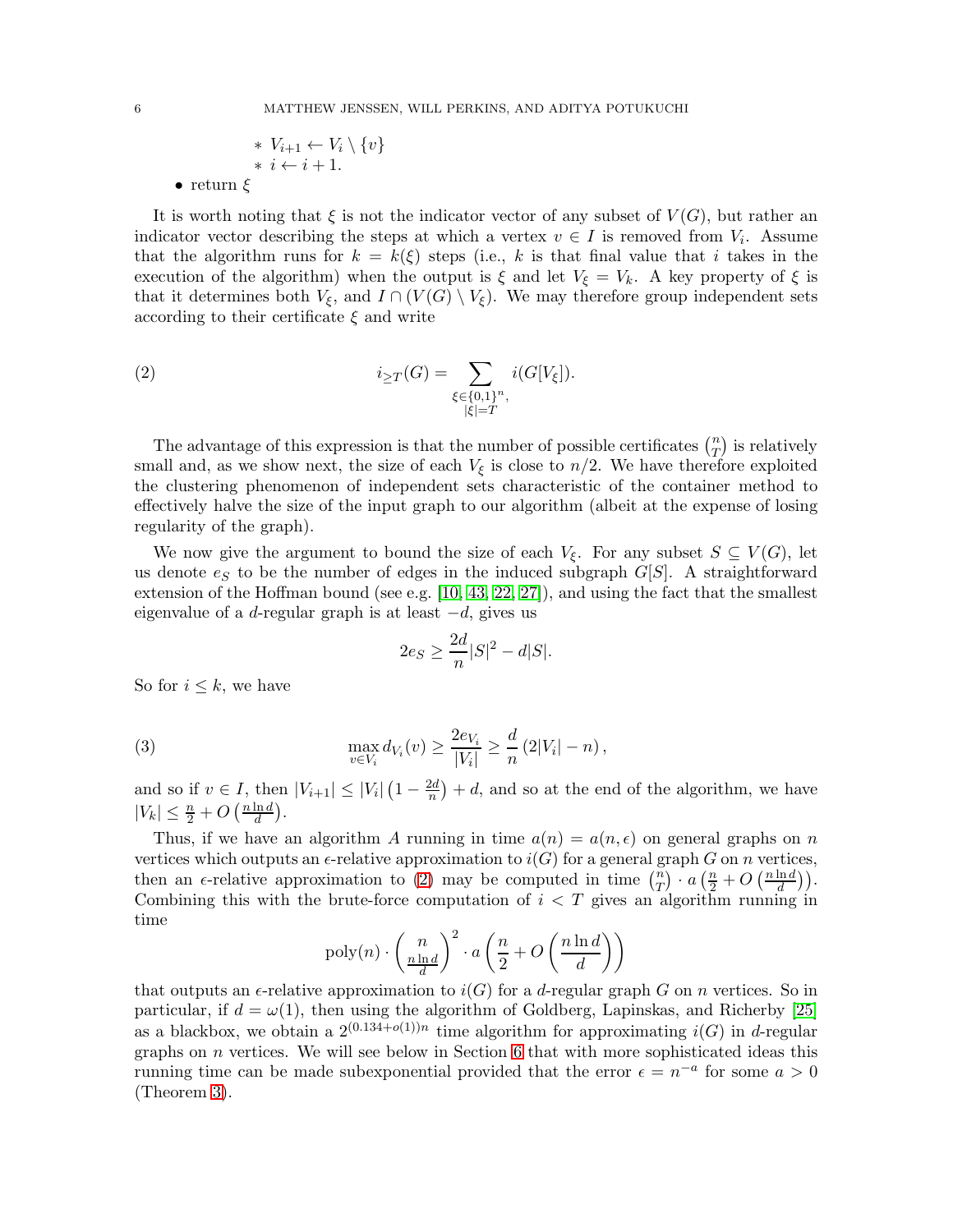#### 3. Graph container lemmas

<span id="page-7-0"></span>In this section we introduce results from the theory of graph containers that will be key for the algorithms of Theorems [1,](#page-2-0) [2](#page-3-0) and [3.](#page-3-1) Many of the ideas here have their roots in the aforementioned container method of Sapozhenko [\[49\]](#page-25-9).

We assume throughout that  $G$  is a d-regular bipartite graph on  $2n$  vertices with bipartition  $X, Y$ , so  $|X| = |Y| = n$ . For a subset  $A \subseteq X$ , we use W to denote  $N(A)$ . Let us define  $[A] := \{u \in X \mid N(u) \subseteq W\}$  to be the *closure* of A. Let us call A 2-linked if the subgraph of  $G<sup>2</sup>$  induced by A is connected. We say that A is expanding if

<span id="page-7-1"></span>
$$
|W| - |[A]| \ge (C_1/2) \frac{\log^2 d}{d} |W|,
$$

where the constant  $C_1 > 0$  will be sufficiently large and chosen later. Otherwise, we say that A is non-expanding.

Let  $\mathcal{G}(v, a, w)$  denote the set of 2-linked expanding sets A such that  $A \ni v, |A|| = a$ , and  $|W| = w$ . Let  $\mathcal{G}'(v, a)$  be the set of 2-linked non-expanding sets  $A \ni v$  such that  $A = [A],$ and  $|A| = a$ .

**Remark:** Observe that if G is a bipartite  $\alpha$ -expander (as defined at [\(1\)](#page-2-1)) then

(4) 
$$
|N(A)| \ge (1 + \alpha)|[A]|
$$

for each  $A \subseteq X$  or  $A \subseteq Y$  such that  $||A|| \leq n/2$ . Indeed, if  $||A|| \leq n/2$ , then  $|N(A)| =$  $|N([A])| \geq (1+\alpha)|[A]|$ . Since  $\alpha \leq 1$ , inequality [\(4\)](#page-7-1) implies that  $||A|| \leq |N(A)|(1-\alpha/2)$ , and so

(5) 
$$
|N(A)| - |[A]| \ge (\alpha/2)|N(A)|
$$

for each A such that  $||A|| \leq n/2$ . In the following, condition [\(5\)](#page-7-2) is slightly more convenient to work with and motivates our definition of an expanding set.

We now state our main technical lemmas. The first bounds the number of expanding sets and the second bounds the number of non-expanding sets (and gives an algorithm to enumerate them).

<span id="page-7-3"></span>**Lemma 4.** There is an absolute constant  $c_1 > 0$  such that for every v, a, w we have

<span id="page-7-2"></span>
$$
|\mathcal{G}(v,a,w)| \le 2^{w-c_1(w-a)}.
$$

<span id="page-7-4"></span>**Lemma 5.** There is an absolute constant  $c_2 > 0$  such that for every v, a, we have

$$
|\mathcal{G}'(v,a)| \le 2^{c_2 \frac{a \log^2 d}{d}}.
$$

Moreover, there is an algorithm running in time  $2^{O\left(\frac{a\log^2 d}{d}\right)}$  $\cdot$  poly $(n)$  that outputs the set  $\mathcal{G}'(v,a)$ .

Recall that for a subset  $A \subseteq X$ , we use W to denote  $N(A)$ , with  $||A|| = a$ ,  $|W| = w$ . Set  $t = w - a$ . For every  $s > 0$ , let  $W_s = \{u \in W \mid d_{[A]}(u) \geq s\}$ . We next define a notion of an approximation of the set  $W$  (which in turn determines  $[A]$ ).

**Definition 6.** A set  $F \subseteq W$  is an essential subset for A if

 $(1)$   $F \supseteq W_{d/2}$  $(2)$   $N(F) \supseteq [A]$ .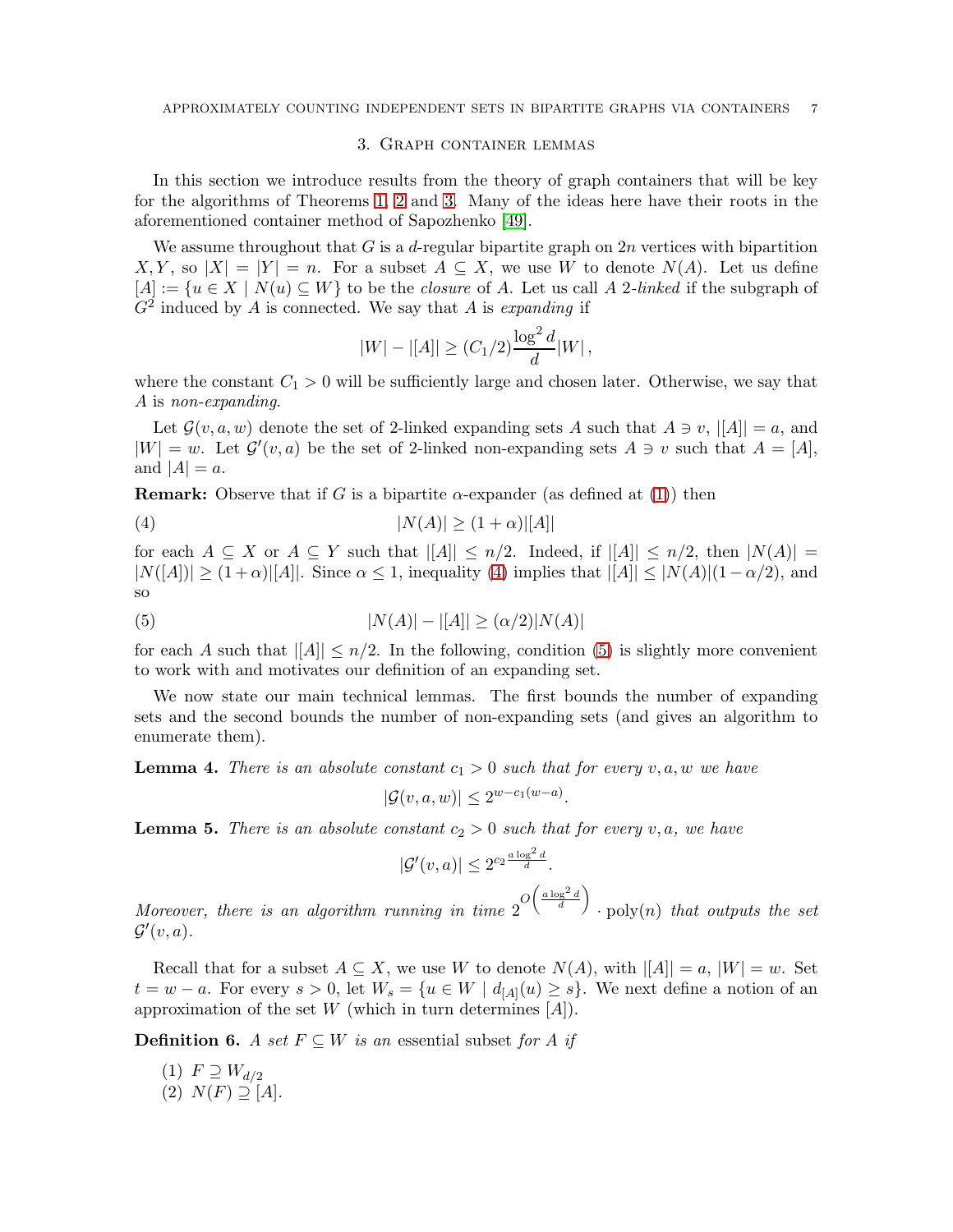The next lemma gives a family  $\mathcal{C}(v, a, w) \subset 2^Y$  that contains an essential subset for each member of  $\mathcal{G}(v, a, w)$ . Crucially the set of approximating sets  $\mathcal{C}(v, a, w)$  is far smaller than  $\mathcal{G}(v, a, w)$ .

<span id="page-8-0"></span>**Lemma 7.** There is a family  $\mathcal{C}(v, a, w) \subset 2^Y$  of size at most

$$
2^{\frac{16w\log^2 d}{d}}
$$

such that  $\mathcal{C}(v, a, w)$  contains an essential subset of every 2-linked set  $A \ni v$  such that  $||A|| = a$ and  $|W| = w$ . Moreover, there is an algorithm running in time  $2^{\frac{16w \log^2 d}{d}}$  poly(n) that outputs the set  $\mathcal{C}(v, a, w)$ .

We prove Lemma [7](#page-8-0) below.

The following lemma of Park [\[46\]](#page-25-25) strengthens a result of Sapozhenko [\[49\]](#page-25-9) (the lemma is proved implicitly in [\[34\]](#page-25-22) also).

<span id="page-8-1"></span>**Lemma 8.** There is an absolute constant  $c_3 > 0$  such that the following holds: for every  $F \subseteq X$ , let  $\mathcal{G}(F, a, w)$  be the set of expanding 2-linked sets  $A \subseteq X$  such that  $||A|| = a$ ,  $|W| = w$ , and F is an essential subset of A. Then

$$
|\mathcal{G}(F,a,w)| \le 2^{w-c_3(w-a)}.
$$

With these lemmas in hand, we now prove Lemma [4](#page-7-3) and Lemma [5.](#page-7-4)

Proof of Lemma [4.](#page-7-3) First note that

(6) 
$$
\mathcal{G}(v,a,w) \subseteq \bigcup_{F \in \mathcal{C}(v,a,w)} \mathcal{G}(F,a,w)
$$

and so by Lemmas [7](#page-8-0) and [8,](#page-8-1) we have that

$$
|\mathcal{G}(v, a, w)| \leq \sum_{F \in \mathcal{C}(v, a, w)} |\mathcal{G}(F, a, w)|
$$
  
\n
$$
\leq |\mathcal{C}(v, a, w)| \cdot \max_{F \in \mathcal{C}(v, a, w)} |\mathcal{G}(F, a, w)|
$$
  
\n
$$
\leq 2^{\frac{16w \log^2 d}{d}} \cdot 2^{w - c_3(w - a)}
$$
  
\n
$$
\leq 2^{w - \left(\frac{c_3}{2}\right)(w - a)}
$$

where for the last inequality we used that  $w - a \geq (C_1/2) \frac{\log^2 d}{d} w$  by the definition of an expanding set and assumed that  $C_1 > 64/c_3$ .

*Proof of Lemma [5.](#page-7-4)* Let F be an essential subset of A where A is non-expanding. Note that each vertex in  $W \backslash F$  has at least  $d/2$  neighbors in  $[A]^{c}$ , and there are at most  $d(w - a)$  edges between W and  $[A]^{c}$ . It follows that

$$
(d/2) \cdot |W \setminus F| \le d(w - a)
$$

and so

$$
|W \setminus F| \le 2(w - a) \le C_1 \frac{\log^2 d}{d} w.
$$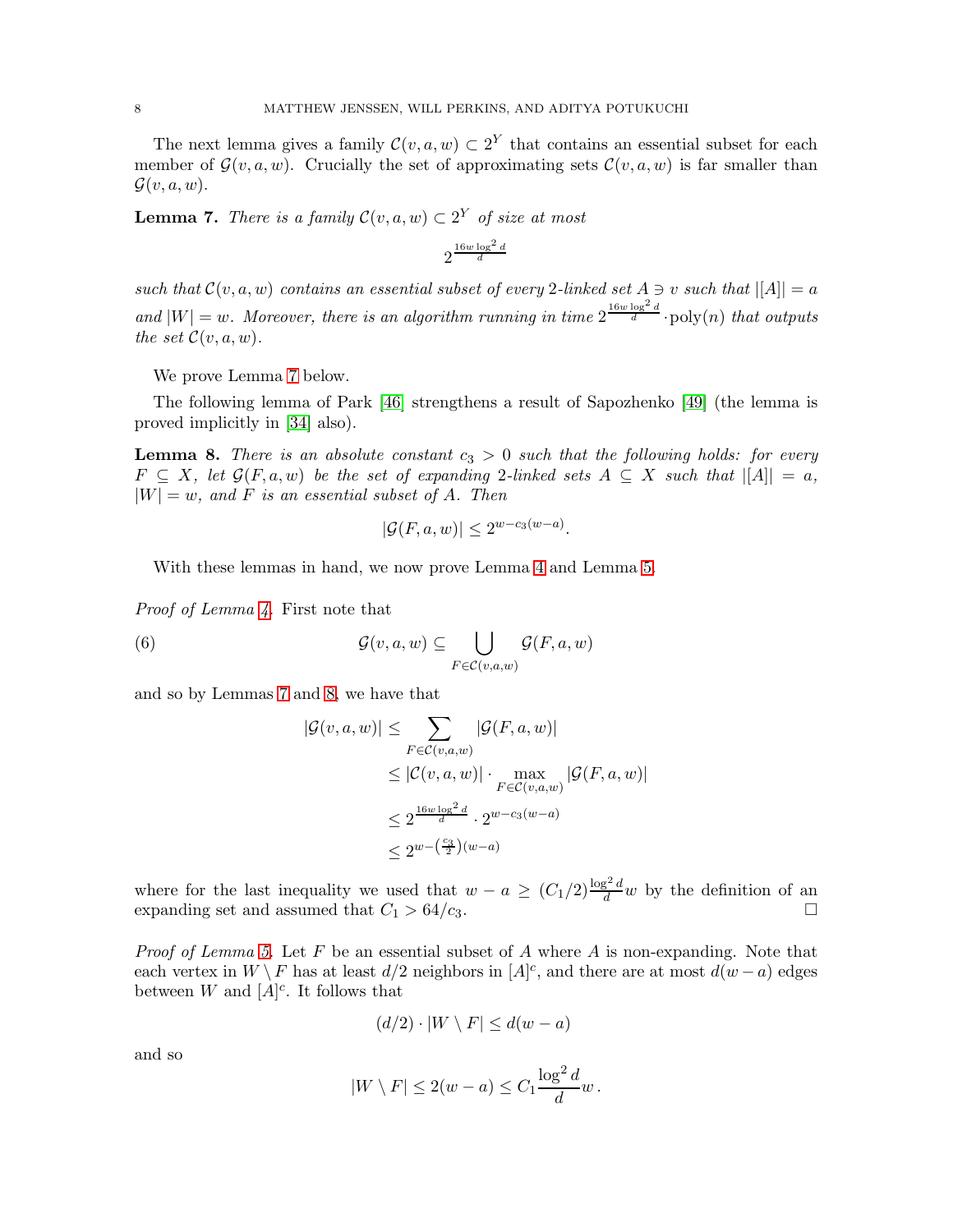Moreover,  $W \setminus F \subset N^2(F)$ , and  $N^2(F) \leq wd^2$ , and so there are at most

$$
\left(\leq C_1 w(\log^2 d)/d\right) \leq 2^{O\left(\frac{a\log^3 d}{d}\right)}
$$

choices for W, each of which determines a [A]. Let  $\mathcal{G}'(F,a)$  denote the collection of  $A \subset X$ such that  $A = [A], v \in A$ , A is 2-linked, non-expanding and F is an essential subset for A. Then by the above

$$
|\mathcal{G}'(F,a)| = 2\frac{O\left(\frac{a\log^3 d}{d}\right)}{O\left(\frac{a\log^3 d}{d}\right)}
$$

λ

Moreover, we can generate the set  $\mathcal{G}'(F,a)$  in time  $2^{O\left(\frac{a\log^3 d}{d}\right)}$  $poly(n)$  by listing each set W that is a union of F with a subset of  $N^2(F)$  of size at most  $C_1w(\log^2 d)/d$ , generating the corresponding closed set [A] such that  $N(A) = W$ , and checking it satisfies the required conditions.

Now, by Lemma [7,](#page-8-0)

<span id="page-9-0"></span>(7) 
$$
\mathcal{G}'(v, a) \subseteq \bigcup_{w \in [a, a(1+C_1 \frac{\log^2 d}{d})]} \bigcup_{F \in \mathcal{C}(v, a, w)} \mathcal{G}'(F, a)
$$

and so

$$
|\mathcal{G}'(v,a)| \le \left(C_1 \frac{a \log^2 d}{d}\right) \cdot 2^{O\left(\frac{a \log^3 d}{d}\right)} = 2^{O\left(\frac{a \log^3 d}{d}\right)}.
$$

Similarly, by [\(7\)](#page-9-0), Lemma [7,](#page-8-0) and the above algorithm for generating  $\mathcal{G}'(F,a)$ , we may generate  $\mathcal{G}'(v,a)$  in time  $2^O\left(\frac{a\log^3 d}{d}\right)$  $\cdot$  poly $(n)$ .

We will need a covering result originally due to Lovász  $[42]$  and Stein  $[54]$ .

<span id="page-9-1"></span>**Theorem 9.** Let  $H$  be a bipartite graph on vertex sets  $P$  and  $Q$  where the degree of each vertex in  $P$  is at least a and the degree of each vertex in  $Q$  is at most b. Then there is subset  $Q' \subset Q$  of size at most  $\frac{|Q|}{a}(1 + \ln b)$  such that  $P \subseteq N(Q')$ .

We record the following corollary of Theorem [9](#page-9-1) which we will use in the proof of Lemma [7.](#page-8-0)

<span id="page-9-4"></span><span id="page-9-2"></span>**Corollary 10.** Let  $A \subseteq X$  be 2-linked and let  $A \ni v$ . Then the following hold:

- (1) There exists a 2-linked subset  $A' \subseteq A$  of size at most  $2\frac{a}{d}$  $\frac{a}{d} \ln d + 2\frac{w}{d}$  such that  $A' \ni v$ and  $N(A')$  is an essential subset for A.
- <span id="page-9-3"></span>(2) There exists a 2-linked subset  $A'' \subseteq A$  of size at most  $2\frac{a}{d}$  $\frac{a}{d} \ln d + 2\frac{w}{d} + 2(w - a)$  such that  $N(A'') = W$ .

*Proof.* We begin by proving [\(1\)](#page-9-2). Let  $A_0 \,\subset [A]$  be a maximal subset of vertices containing v with pairwise disjoint neighborhoods. Clearly  $|A_0| \leq \frac{w}{d}$  and  $N^2(A_0) \supseteq A$ . Theorem [9](#page-9-1) guarantees a subset  $A_1 \subseteq A$  of size at most  $2\frac{a}{d} \ln d$  such that  $W_{d/2} \supseteq N(A_1)$ . Suppose  $A_0 \cup A_1$  is not 2-linked, then there are at most  $\frac{w}{d}$  2-linked components. Indeed, this is true since  $N(A_0 \cup A_1) \subseteq W$  and each two linked component covers at least d vertices of W. Since [A] is 2-linked, it follows that one can choose a subset  $A_2 \subseteq [A]$  of size at most  $\frac{w}{d}$  such that  $A' := A_0 \cup A_1 \cup A_2$  is 2-linked. We note that  $|A'| \leq 2\frac{a}{d}$  $\frac{a}{d} \ln d + 2\frac{w}{d}$ . To show that  $N(A')$  is an essential subset for A observe that

• 
$$
N^2(A') \supseteq N^2(A_0) \supseteqeq [A]
$$
, and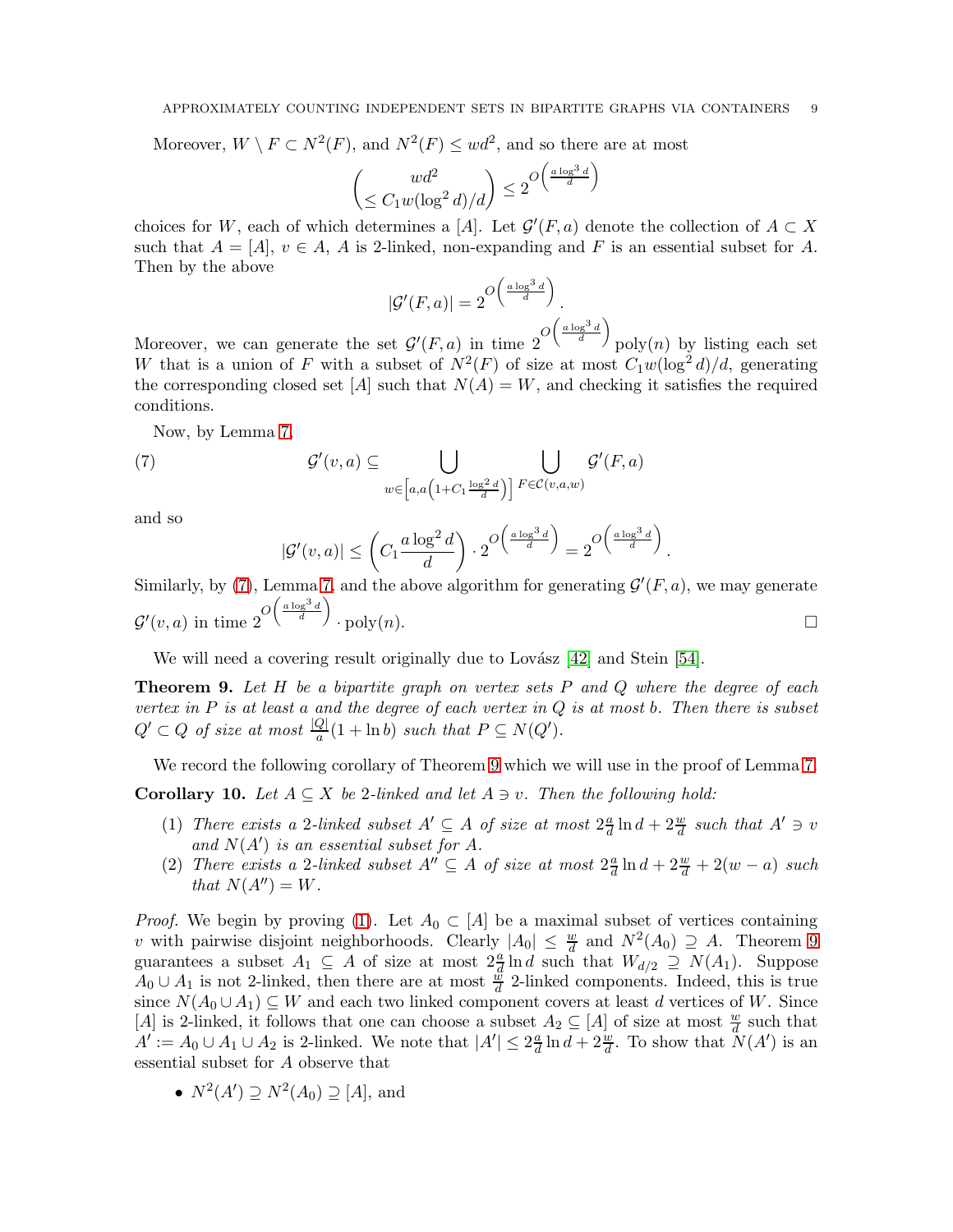•  $W_{d/2} \subseteq N(A_1) \subseteq N(A')$ .

We now turn to [\(2\)](#page-9-3). Note that each vertex in  $W \setminus W_{d/2}$  has at least  $d/2$  neighbors in  $[A]^{c}$ , and there are at most  $d(w - a)$  edges between W and  $[A]$ <sup>c</sup>. It follows that

$$
(d/2) \cdot |W \setminus W_{d/2}| \leq d(w - a)
$$

and so

$$
|W \setminus W_{d/2}| \le 2(w - a).
$$

Let  $A_3 \subseteq A$  be a minimal cover of  $W \setminus W_{d/2}$ . We have that  $|A_3| \leq |W \setminus W_{d/2}| \leq 2(w - a)$ , and every vertex of  $A_3$  is at a distance 2 from some vertex in  $A_0 \subseteq A'$  by the maximality of A<sub>0</sub>. Thus  $A'' = A' \cup A_3$  is 2-linked,  $|A''| \leq 2(w - a) + |A'|$  and  $N(A'') \supseteq W$ , completing the  $\Box$ 

Finally we prove Lemma [7.](#page-8-0) The proof we present is different and simpler than the one in [\[49\]](#page-25-9), whose proof works for a quantitatively weaker notion of expansion, but in return, asks that no two vertices share many common neighbors.

*Proof of Lemma [7.](#page-8-0)* Let  $A \ni v$  be a 2-linked subset as in the statement of the lemma. By Corollary [10,](#page-9-4) there exists a 2-linked subset  $A' \subset A$  of size at most  $4\frac{w}{d} \ln d$  such that  $v \ni A'$ and  $N(A')$  is an essential subset for A. In view of this, we let  $\mathcal{B}(v, a, w)$  be the set of all 2-linked subsets of A, containing v, of size at most  $4\frac{w}{d} \ln d$  and let

$$
\mathcal{C}(v,a,w) = \{ N(A) : A \in \mathcal{B}(v,a,w) \} .
$$

It remains to upper bound the size of  $\mathcal{C}(v, a, w)$  and describe an algorithm that outputs the set. Note that  $|\mathcal{B}(v, a, w)| = |\mathcal{C}(v, a, w)|$  and  $|\mathcal{B}(v, a, w)|$  is at most the number of trees in  $G^2$ containing v as the root with at most  $4 \frac{w \log d}{d}$  vertices. Note that the maximum degree in  $G^2$ is at most  $d(d-1)$ . So  $\mathcal{B}(v, a, w)$  can be enumerated using the following procedure:

- (1) Assume an ordering on the neighbors of every vertex in the graph  $G^2$ . Let us use  $v_i$ to denote the *i*'th neighbor of a vertex v. Let us also denote  $v_0 = v$ .
- (2) Generate a list  $S \in \{0, ..., d(d-1)\}^{8 \frac{w \ln d}{d}}$ .
- (3) Consider the set  $T_S = \{v^{(0)}, \ldots, v^{(s)}\}$  where  $v^{(0)} = v$  and  $v^{(i)} = v_{S_i}^{(i-1)}$ .
- (4) If  $|T_S| \leq 4 \frac{w \ln d}{d}$  $\frac{\ln d}{d}$ , then output  $T_S$ .

Consider any tree in  $G^2$  with root v and  $s \leq 4 \frac{w \ln d}{d}$  $\frac{\ln d}{d}$  nodes. There is at least one choice of the list  $S$  that causes the above procedure to output the vertices of this tree, namely, if  $(S_1, \ldots, S_{2s})$  is the DFS traverse order and  $S_i = 0$  for  $i \geq 2s$ .

For each list S, the procedure takes  $poly(n)$  time, and the number of possible lists is  $\left(d(d-1)+1\right)^{8\frac{w}{d}\ln d} \leq 2^{\frac{16w\log^2 d}{d}}$ Therefore there is an algorithm running in time  $2^{\frac{16w \log^2 d}{d}} \cdot \text{poly}(n)$  that outputs the set  $\mathcal{C}(v, a, w)$ .

### 4. Polymer Models

<span id="page-10-0"></span>In this section we introduce a variant of the polymer models used by Jenssen, Keevash, and Perkins [\[31\]](#page-25-3) to obtain approximation algorithms for bipartite expander graphs. Polymer models originated in statistical physics (e.g. [\[26,](#page-24-25) [39\]](#page-25-28)) as a means to study spin models on lattices. Recently they were used to design algorithms for spin models at low temperatures [\[28\]](#page-25-4).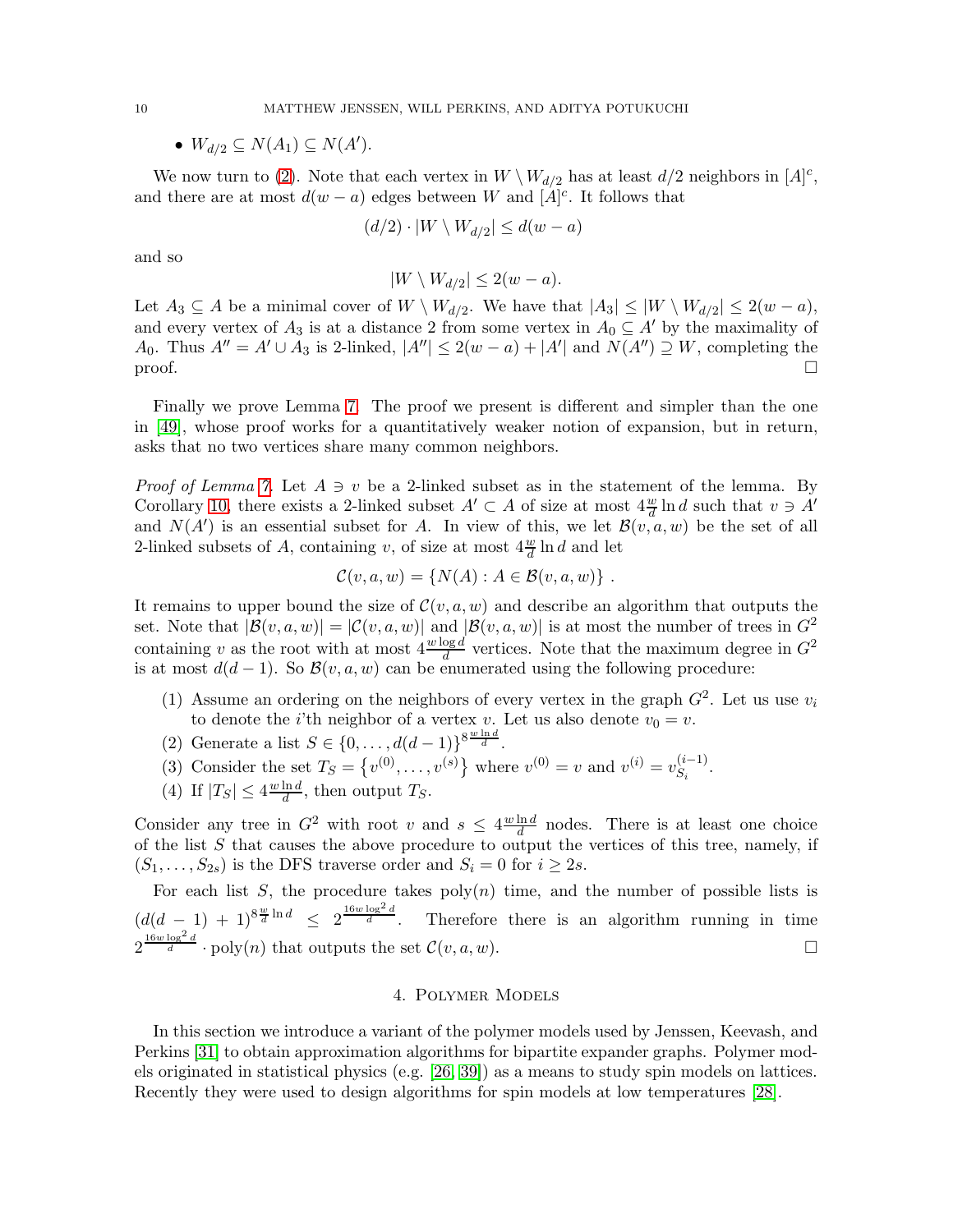Fix a d-regular bipartite graph G with bipartition  $(X, Y)$  of size n each. A polymer of G is a 2-linked, expanding subset of X. Recall, from the previous section, that a set  $A \subseteq X$  is expanding if

(8) 
$$
|N(A)| - |[A]| \ge (C_1/2) \frac{|N(A)| \log^2 d}{d}
$$

where  $C_1$  is the constant from Theorem [1.](#page-2-0) Let  $\mathcal{P}(G)$  denote the set of all polymers of G. The weight of a polymer  $\gamma$  is given by  $2^{-|N(\gamma)|} =: w_{\gamma}$ . We call two polymers  $\gamma$  and  $\gamma'$  compatible if  $\gamma \cup \gamma'$  is not 2-linked, and *incompatible* otherwise, in which case we write  $\gamma \nsim \gamma'$ . Let  $\Omega(G)$ denote the collection all subsets of mutually compatible polymers (including the empty set). The polymer model partition function is

(9) 
$$
\Xi_G^X := \sum_{\Lambda \in \Omega(G)} \prod_{\gamma \in \Lambda} w_{\gamma},
$$

and the associated Gibbs distribution  $\nu_G^X$  on  $\Omega(G)$  defined by

<span id="page-11-3"></span>
$$
\nu_G^X(\Lambda) = \frac{\prod_{\gamma \in \Lambda} w_{\gamma}}{\Xi_G^X} \text{ for } \Lambda \in \Omega(G).
$$

When the weights of the polymer model are small enough one can hope to understand the partition function and the Gibbs distribution via perturbative techniques, and in particular, the cluster expansion.

For a tuple  $\Gamma$  of polymers, the *incompatibility graph*,  $H(\Gamma)$ , is the graph with vertex set Γ and an edge between any two incompatible polymers. A *cluster* Γ is an ordered tuple of polymers so that  $H(\Gamma)$  is connected. Let us use  $\mathcal{C}(G)$  to denote the set of all clusters of G. The *cluster expansion* of  $\Xi_G^X$  is the formal series expansion

(10) 
$$
\ln \Xi_G^X = \sum_{\Gamma \in \mathcal{C}(G)} \phi(H(\Gamma)) \prod_{\gamma \in \Gamma} w_{\gamma},
$$

where  $\phi$  is the Ursell function defined by

<span id="page-11-1"></span><span id="page-11-0"></span>
$$
\phi(H) = \sum_{\substack{E' \subseteq E(H) \\ (V(H), E') \text{ connected}}} (-1)^{|E'|}.
$$

Since  $\mathcal{C}(G)$  is an infinite set, the series in [\(10\)](#page-11-0) is an infinite sum. In our application, we will work with a truncated sum after after establishing a fast enough rate of convergence. For these convergence bounds, (as in  $[28, 31]$  $[28, 31]$ ) we use a special case of the Kotecky–Preiss condition [\[39\]](#page-25-28).

<span id="page-11-2"></span>**Theorem 11** ([\[39\]](#page-25-28)). Fix functions  $f : \mathcal{P}(G) \to [0,\infty)$  and  $g : \mathcal{P}(G) \to [0,\infty)$ . Suppose that for every  $\gamma \in \mathcal{P}(G)$ , we have

(11) 
$$
\sum_{\gamma'\neq\gamma} w_{\gamma'} e^{f(\gamma')+g(\gamma')} \leq f(\gamma).
$$

Then the cluster expansion converges absolutely. Moreover, for every vertex  $v$ ,

(12) 
$$
\sum_{\substack{\Gamma \in \mathcal{C}(G) \\ \Gamma \ni v}} \left| \phi(\Gamma) \prod_{\gamma \in \Gamma} w_{\gamma} \right| e^{g(\Gamma)} \leq 1.
$$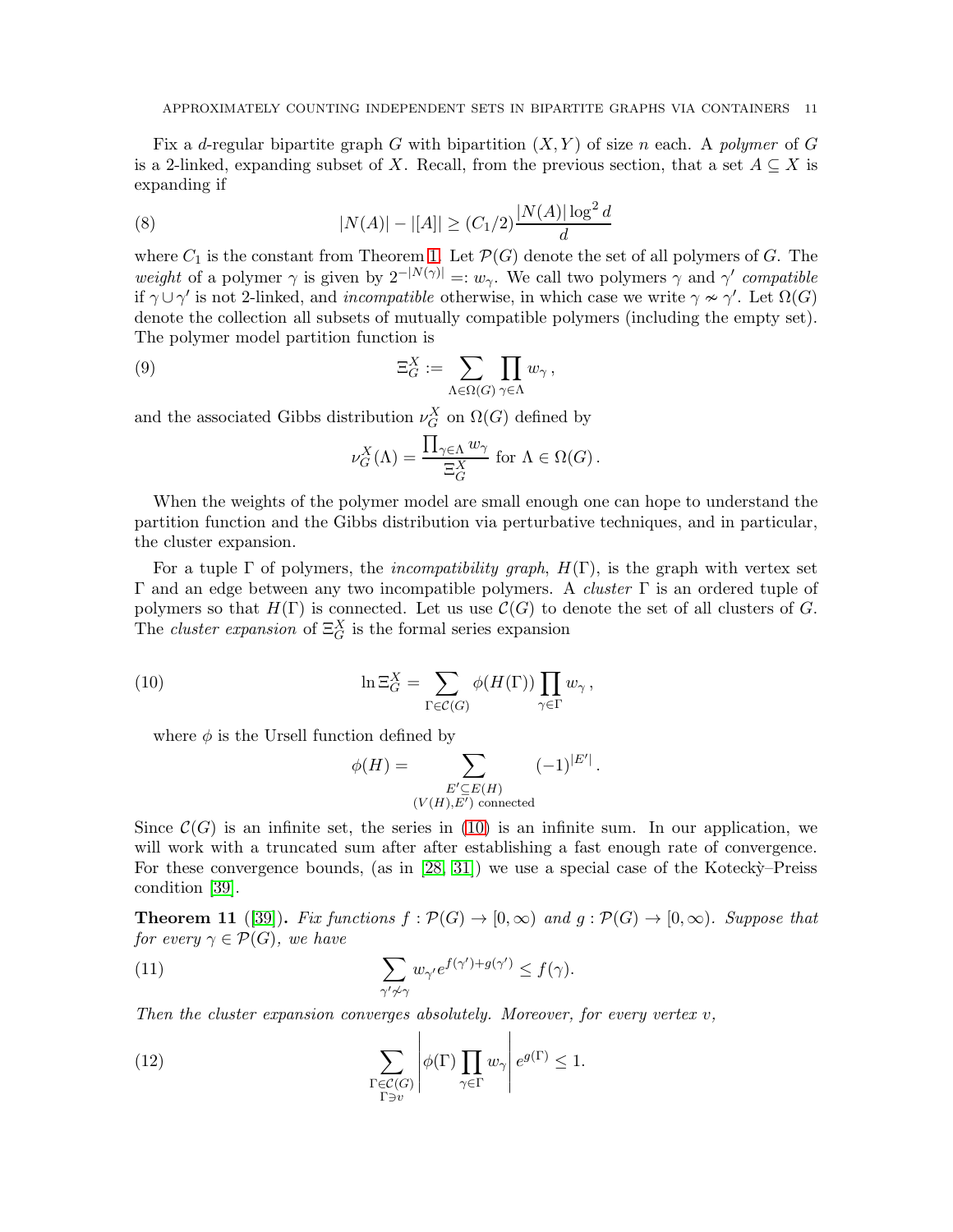We will use this to obtain some relevant structural information about the polymer model. For polymers  $\gamma$ , define modified polymer weights  $\tilde{w}_\gamma = 2^{-|N(\gamma)|} \cdot 2^{\frac{|\gamma| \log^2 d}{d}}$  and let

<span id="page-12-2"></span>(13) 
$$
\tilde{\Xi}_G^X = \sum_{\Lambda \in \Omega(G)} \prod_{\gamma \in \Lambda} \tilde{w}_{\gamma}
$$

be the modified polymer model partition function. We first show that this polymer model satisfies the Kotecky-Preiss condition for a suitable choice of functions  $f$  and  $g$ .

<span id="page-12-0"></span>**Lemma 12.** Consider the modified polymer model where the polymers are all the 2-linked subsets  $A \subseteq X$  that are expanding, and the weight of a polymer  $\gamma$  is given by

$$
\tilde{w}_{\gamma} = 2^{-|N(\gamma)|} \cdot 2^{\frac{|\gamma| \log^2 d}{d}}.
$$

Let  $f(\gamma) = \ln 2 \cdot \frac{|\gamma| \log^2 d}{d}$ , and  $g(\gamma) = 2 \ln 2 \cdot \frac{|N(\gamma)| \log^2 d}{d}$ . Then for d sufficiently large, every polymer  $\gamma$  satisfies [\(11\)](#page-11-1). The conclusion also holds for the original polymer model with weights  $w_{\gamma}$  and the same choice of functions  $f(\cdot), g(\cdot)$ .

*Proof of Lemma [12.](#page-12-0)* It suffices to prove the claim for the modified polymer model since  $\tilde{w}_{\gamma}$  $w_{\gamma}$  for all  $\gamma$ .

Recall, from the proof of Lemma [4](#page-7-3) that  $c_1 \geq c_3/2 \geq 64/C_1$ . We evaluate

$$
\sum_{\gamma'\neq\gamma} \tilde{w}_{\gamma'} e^{f(\gamma')+g(\gamma')} \leq \sum_{v \in \gamma} \sum_{\gamma'\neq v} \tilde{w}_{\gamma'} e^{f(\gamma')+g(\gamma')}
$$
\n
$$
\leq |\gamma| \cdot \max_{v \in \gamma} \sum_{\gamma'\neq v} 2^{-|N(\gamma')|} e^{2f(\gamma')+g(\gamma')}
$$
\n
$$
\leq |\gamma| \cdot \max_{v \in \gamma} \sum_{w \geq d} \left( \sum_{t \geq (C_1/2) \frac{w \log^2 d}{d}} |\mathcal{G}(v, w - t, w)| 2^{-w} \cdot e^{4 \ln 2 \cdot \frac{w \log^2 d}{d}} \right)
$$
\n
$$
\leq |\gamma| \cdot \max_{v \in \gamma} \sum_{w \geq d} e^{4 \ln 2 \cdot \frac{w \log^2 d}{d}} \left( \sum_{t \geq (C_1/2) \frac{w \log^2 d}{d}} |\mathcal{G}(v, w - t, w)| 2^{-w} \right)
$$
\n
$$
\leq |\gamma| \sum_{w \geq d} e^{4 \ln 2 \cdot \frac{w \log^2 d}{d}} \left( \sum_{t \geq (C_1/2) \frac{w \log^2 d}{d}} 2^{-c_1 \cdot t} \right)
$$
\n
$$
\leq d |\gamma| \sum_{w \geq d} e^{4 \ln 2 \cdot \frac{w \log^2 d}{d}} 2^{-8 \frac{w \log^2 d}{d}}
$$
\n
$$
\leq d^2 |\gamma| 2^{-4 \log^2 d}
$$
\n
$$
\leq \ln 2 \cdot \frac{|\gamma| \log^2 d}{d} = f(\gamma).
$$

Therefore, Theorem [11](#page-11-2) gives us that

<span id="page-12-1"></span>(14) 
$$
\sum_{\substack{\Gamma \in \mathcal{C}(G) \\ \Gamma \ni v}} \left| \phi(\Gamma) \prod_{\gamma \in \Gamma} w_{\gamma} \right| e^{g(\gamma)} \leq 1,
$$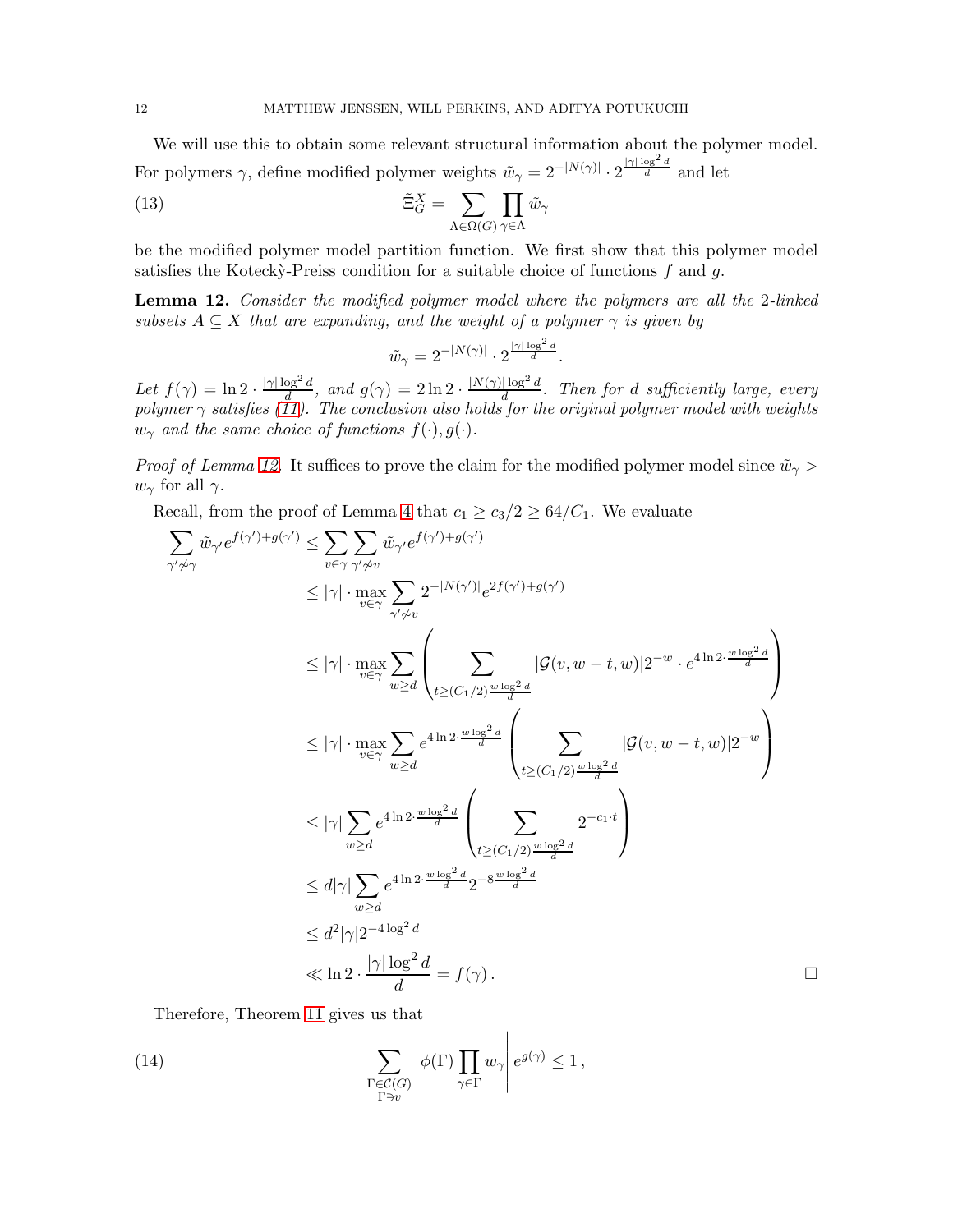and the same with  $\tilde{w}_{\gamma}$  replacing  $w_{\gamma}$ .

<span id="page-13-1"></span>Now define the exponential of the truncated cluster expansion

(15) 
$$
\Xi_G^X(\ell) := \exp\left(\sum_{\substack{\Gamma \in \mathcal{C}(G) \\ \|\Gamma\| \leq \ell}} \phi(\Gamma) \prod_{\gamma \in \Gamma} w_{\gamma}\right),
$$

where  $||\Gamma|| := \sum_{\gamma \in \Gamma} |\gamma|$ . The following lemma bounds the error in approximating  $\Xi_G^X$  by  $\Xi_G^X(\ell).$ 

<span id="page-13-0"></span>**Lemma 13.** We have for every  $\ell \geq 1$ ,

(16) 
$$
\left|\ln \Xi_G^X - \ln \Xi_G^X(\ell)\right| \leq n \cdot 2^{-2\frac{\ell \log^2 d}{d}}.
$$

*In particular, if*  $\ell \ge \frac{d}{2 \log^2 d} \log(n/\epsilon)$ *, then* 

$$
\left|\ln \Xi_G^X - \ln \Xi_G^X(\ell)\right| \leq \epsilon.
$$

*Proof.* First recall that for a cluster  $\Gamma$ ,

$$
g(\Gamma) = \sum_{\gamma \in \Gamma} g(\gamma) = 2 \ln 2 \frac{\log^2 d}{d} \sum_{\gamma \in \Gamma} |N(\gamma)| \ge 2 \ln 2 \frac{\log^2 d}{d} \|\Gamma\|.
$$

It follows from [\(14\)](#page-12-1) that

$$
\left|\ln \Xi_G^X - \ln \Xi_G^X(\ell)\right| = \left|\sum_{\substack{\Gamma \in \mathcal{C}(G) \\ \|\Gamma\| > \ell}} \phi(\Gamma) \prod_{\gamma \in \Gamma} w_{\gamma}\right|
$$
  

$$
\leq \sum_{v} \sum_{\substack{\Gamma \in \mathcal{C}(G) \\ \|\Gamma\| > \ell}} \left|\phi(\Gamma) \prod_{\gamma \in \Gamma} w_{\gamma}\right|
$$
  

$$
\leq n e^{-2 \ln 2 \frac{\ell \log^2 d}{d}}
$$
  

$$
= n \cdot 2^{-2 \frac{\ell \log^2 d}{d}}.
$$

Let  $||\mathbf{\Lambda}|| = \sum_{\gamma \in \mathbf{\Lambda}} |\gamma|$  for  $\mathbf{\Lambda} \sim \nu_G^X$ . We have the following large deviation result for  $||\mathbf{\Lambda}||$ , following [\[32,](#page-25-14) Lemma 16].

<span id="page-13-2"></span>**Lemma 14.** For any  $\delta \in (0,1)$ , there is a  $d_0 = d_0(\delta)$  such for  $d \geq d_0$ , we have

$$
\mathbb{P}(\|\mathbf{\Lambda}\| \ge \delta n) \le 2^{-\left(\frac{\delta n \log^2 d}{2d}\right)}.
$$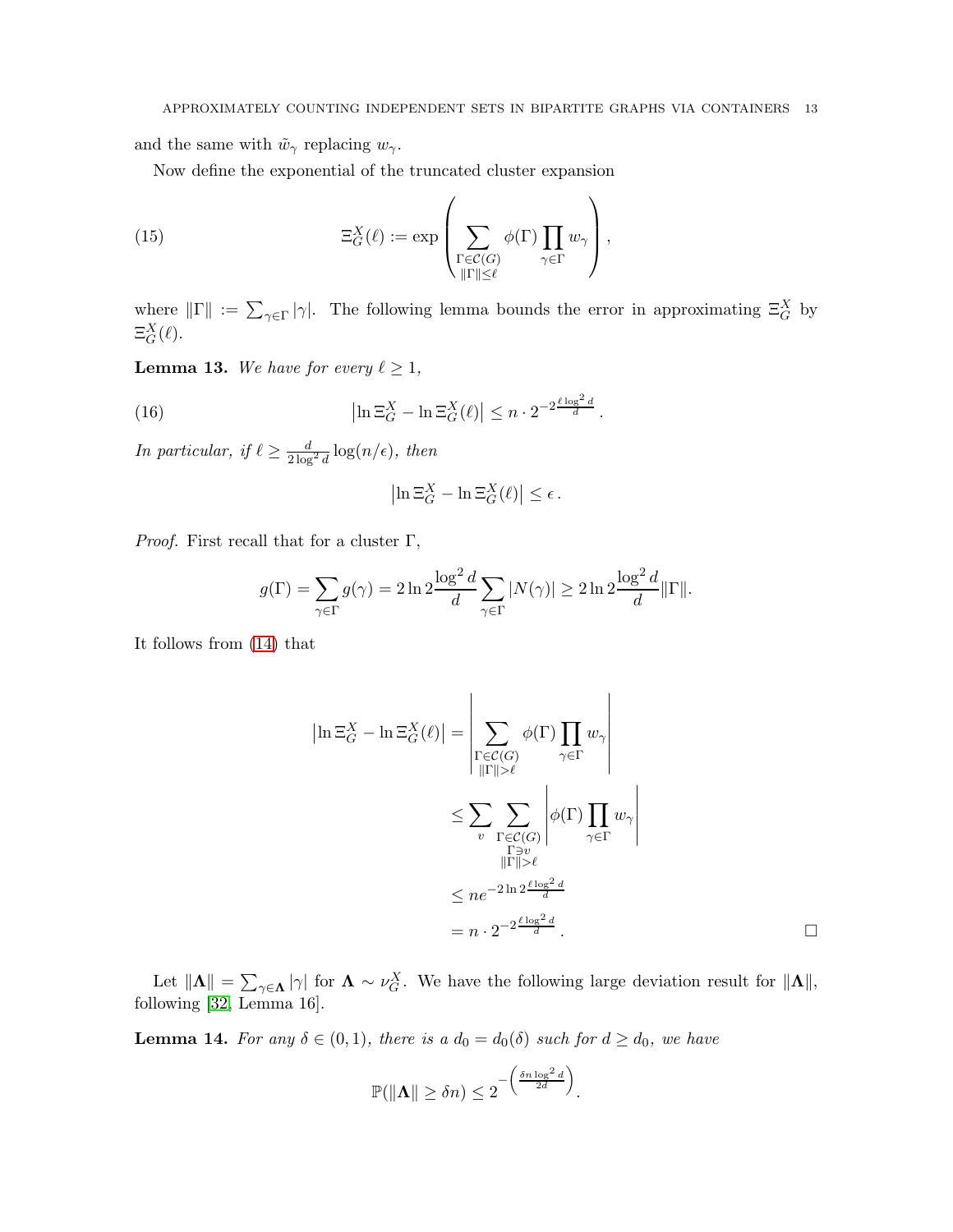*Proof.* With  $\tilde{\Xi}_G^X$  as defined at [\(13\)](#page-12-2), we have that  $\ln \tilde{\Xi}_G^X - \ln \Xi_G^X = \ln \mathbf{E} e^{\zeta \cdot \|\mathbf{\Lambda}\|}$  for  $\zeta = \frac{\ln 2 \log^2 d}{d}$  $\frac{\log^-a}{d}$ . Summing [\(14\)](#page-12-1) over all v, and using the fact that  $|N(\gamma)| \ge d$  for every  $\gamma$ , we get

(17) 
$$
\ln \tilde{\Xi}_G^X \leq \sum_{v} \sum_{\substack{\Gamma \in \mathcal{C}(G) \\ \Gamma \ni v}} \left| \phi(\Gamma) \prod_{\gamma \in \Gamma} \tilde{w}_{\gamma} \right| \leq n \cdot 2^{-2 \log^2 d}.
$$

Therefore, we have

<span id="page-14-3"></span>
$$
\ln \mathbf{E} e^{\zeta \cdot \|\mathbf{\Lambda}\|} \le \ln \tilde{\Xi}_G^X \le n \cdot 2^{-2\log^2 d},
$$

and so by Markov's inequality we have

$$
\mathbb{P}(\|\mathbf{\Lambda}\| \ge \delta n) \le \exp\left(-\zeta \delta n + n \cdot 2^{-2\log^2 d}\right)
$$
  

$$
\le 2^{-\frac{\delta n \log^2 d}{2d}},
$$

where the last inequality follows because  $(1/2) \ln 2 \ge (\delta \log^2 d)^{-1} \cdot d \cdot 2^{-2 \log^2 d}$  for large enough d.

<span id="page-14-1"></span>Approximate counting and sampling for polymer models. Here, we will use an algo-rithm from [\[31\]](#page-25-3) to approximate  $\Xi_G^X$  and approximately sample from  $\nu_G^X$ .

<span id="page-14-0"></span>**Lemma 15.** Then there is an FPTAS for  $\Xi_G^X$  that runs in time  $(n/\epsilon)^{O(d)}$ . Moreover, for every  $\epsilon > 0$  there is a randomized algorithm that runs in time  $(n/\epsilon)^{O(d)}$  that outputs a configuration  $\Lambda \in \Omega(G)$  with distribution  $\nu_{alg}^X$  so that  $||\nu_{alg}^X - \nu_G^X||_{TV} < \epsilon$ .

To give a sense of the above algorithms, we briefly describe the FPTAS for  $\Xi_G^X$ . Using Lemma [13,](#page-13-0) it is enough to compute  $\Xi_G^X(\ell)$  (as defined in [\(15\)](#page-13-1)) where  $\ell = \left[\frac{d}{2\log^2 d} \log(n/\epsilon)\right]$ .

This may be done by

- (1) listing all clusters  $\Gamma$  of size at most  $\ell$ ,
- (2) computing  $\phi(\Gamma)$ ,
- (3) computing  $\prod_{\gamma \in \Gamma} w_{\gamma}$ , and
- (4) evaluating  $\Xi_G^X(\ell)$  by exponentiating the truncated cluster expansion.

To approximately sample from  $\nu_G^X$  we appeal to the self-reducibility of the abstract polymer model, see [\[28,](#page-25-4) Theorem 10].

<span id="page-14-2"></span>Remark 1. In the proof of Theorem [3](#page-3-1) in Section [6,](#page-16-0) we will in fact need to approximate the partition function of various subgraphs of G. These subgraphs,  $H \subseteq G$ , all have the following form: H is the subgraph induced on vertex set  $X' \cup Y'$  for some  $X' \subseteq X$ ,  $Y' \subseteq Y$  such that  $N(X') \subseteq Y'$ . For such a subgraph, we define a polymer of H to be an expanding 2-linked subset of X' and define the partition function  $\Xi_H^{X'}$  in the obvious way. We note that the polymers of H are a subset of the polymers of G. In particular, since the polymer model on G satisfies the hypothesis of Theorem [11,](#page-11-2) the polymer model on H also satisfies the hypothesis of Theorem [11](#page-11-2) with the same functions f and g. In particular, Lemmas [13,](#page-13-0) [14](#page-13-2) and [15](#page-14-0) also apply to the polymer model on H.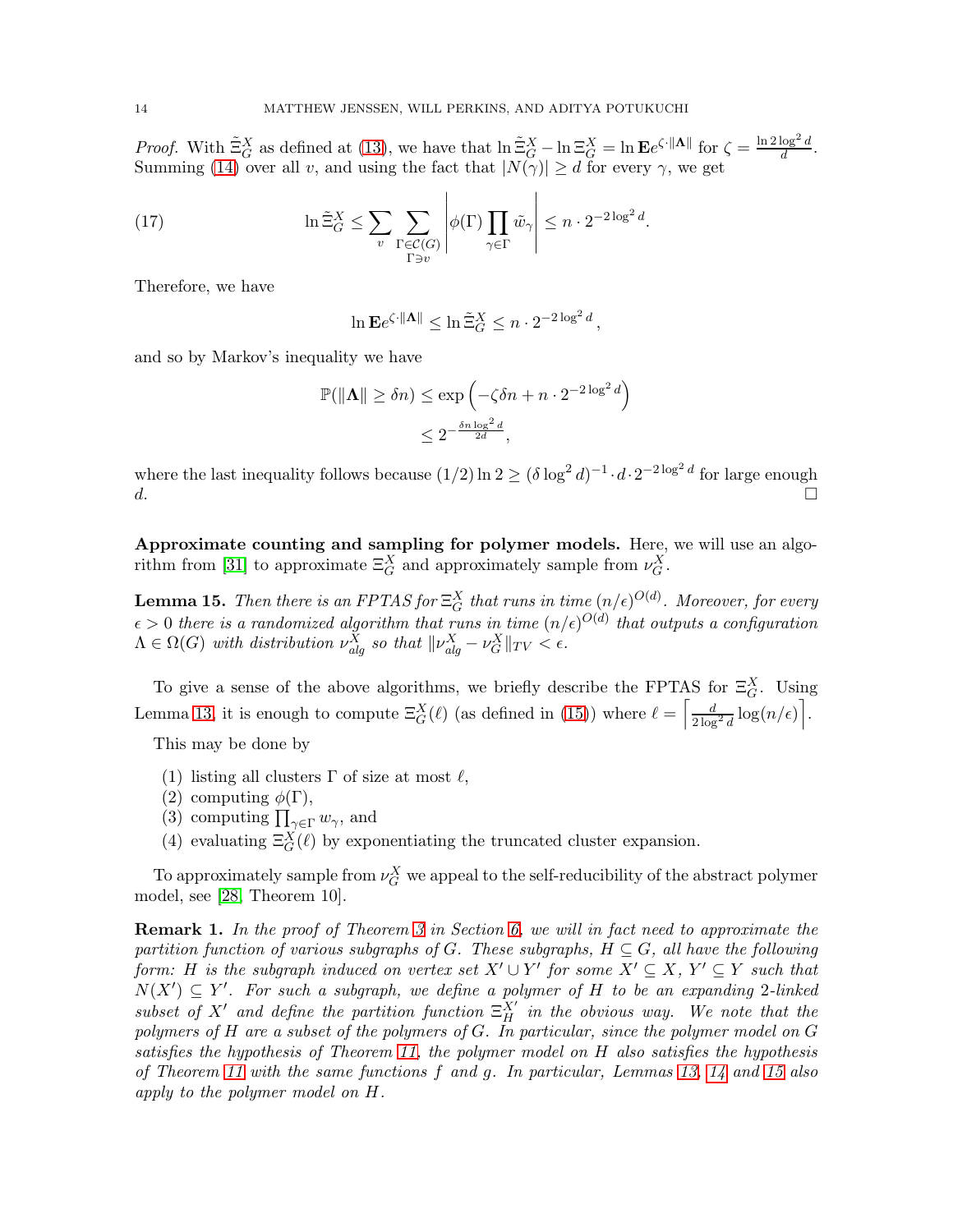# 5. An algorithm for expander graphs: proof of Theorem [1](#page-2-0)

<span id="page-15-1"></span>In this section, we prove Theorem [1.](#page-2-0) We assume throughout that  $G$  is a d-regular bipartite  $\alpha$ -expander with  $\alpha = C_1 \frac{\log d}{d}$  $\frac{g}{d}$ . We let X, Y denote the vertex classes of G and let  $n = |X| =$ |Y|. We note that by [\(5\)](#page-7-2), we have that  $|N(A)| - |A|| \ge (C_1/2) \frac{|N(A)| \log^2 d}{d}$  for every  $A \subset X$ or  $A \subset Y$  such that  $||A|| \leq n/2$ , i.e. each such set A is expanding.

First we show that  $i(G)$  can be approximated well by a linear combination of the polymer model partition functions  $\Xi_G^X$  and  $\Xi_G^Y$  (as defined in [\(9\)](#page-11-3)). We may then use the algorithm of Section [4](#page-14-1) to approximate  $\Xi_G^X$  and  $\Xi_G^Y$ . Recall that we let  $\mathcal{I} = \mathcal{I}(G)$  denote the set of independent sets of G. For the sampling algorithms, we show that  $\mu$ <sup>G</sup> can be approximated by a mixture of probability distributions on I derived from the polymer measures  $\nu_G^X$ ,  $\nu_G^Y$ . We let  $\hat{\nu}_G^X$  denote the probability distribution on  $\mathcal I$  defined as follows:

- (1) Sample a collection of compatible polymers  $\Lambda$  from the measure  $\nu_G^X$ .
- (2) Set  $I = J \cup \bigcup_{\gamma \in \Lambda} \gamma$  where J is a uniformly random subset of  $Y \setminus \bigcup_{\gamma \in \Lambda} N(\gamma)$ .

We define  $\hat{\nu}_G^Y$  analogously and define the mixture

$$
\hat{\mu}_G = \frac{\Xi_G^X}{\Xi_G^X + \Xi_G^Y} \hat{\nu}_G^X + \frac{\Xi_G^Y}{\Xi_G^X + \Xi_G^Y} \hat{\nu}_G^Y.
$$

<span id="page-15-0"></span>Lemma 16. For *n* sufficiently large,

$$
2^n \cdot \left(\Xi^X_G + \Xi^Y_G\right)
$$

is an  $\epsilon$ -relative approximation to i(G) where  $\epsilon = 2^{-\frac{n \log^2 d}{60d}}$ . Moreover,  $\|u_G - \hat{u}_G\|_{TV} \leq 2\epsilon$ .

Proof. Let us define

 $\mathcal{I}_X := \{I \in \mathcal{I} \mid \text{every } 2\text{-linked component of } I \cap X \text{ is expanding}\}\$ 

i.e. the set of all I such that  $\nu_G^X(I) > 0$ . We note that since the independence number of G is *n*, we have that for each  $I \in \mathcal{I}$ ,

<span id="page-15-2"></span>
$$
\min(||[I \cap X]|, |[I \cap Y]|) \leq n/2.
$$

In particular, every component of either  $I \cap X$  or  $I \cap Y$  is expanding. Therefore  $\mathcal{I} = \mathcal{I}_X \cup \mathcal{I}_Y$ and so

<span id="page-15-5"></span>(18) 
$$
i(G) = |\mathcal{I}_X| + |\mathcal{I}_Y| - |\mathcal{I}_X \cap \mathcal{I}_Y|.
$$

Note that

$$
\mathcal{I}_X = 2^n \cdot \Xi_G^X
$$

and moreover, the set of 2-linked components of  $I \cap X$  for a uniformly chosen  $I \in \mathcal{I}_X$  is distributed exactly accordingly to  $\nu_G^X$ . It will suffice to bound the size of  $\mathcal{I}_X \cap \mathcal{I}_Y$ .

<span id="page-15-3"></span>Letting  $\mathcal{I}_X^{\delta} = \{I \in \mathcal{I}_X : |I \cap X| \leq \delta n\}$ , for  $\delta \in (0,1)$ , it follows by Lemma [14](#page-13-2) that

(20) 
$$
|\mathcal{I}_X \backslash \mathcal{I}_X^{\delta}| \leq |\mathcal{I}_X| \cdot 2^{-\frac{\delta n \log^2 d}{2d}}.
$$

Defining  $\mathcal{I}_Y$ ,  $\mathcal{I}_Y^{\delta}$ , analogously and taking  $\delta = 1/30$  we have

<span id="page-15-4"></span>(21) 
$$
|\mathcal{I}_X^{\delta} \cap \mathcal{I}_Y^{\delta}| \leq {2n \choose \leq 2\delta n} \leq 2^n \cdot 2^{-\frac{n \log^2 d}{60d} - 1} \leq |\mathcal{I}_X| \cdot 2^{-\frac{n \log^2 d}{60d} - 1}.
$$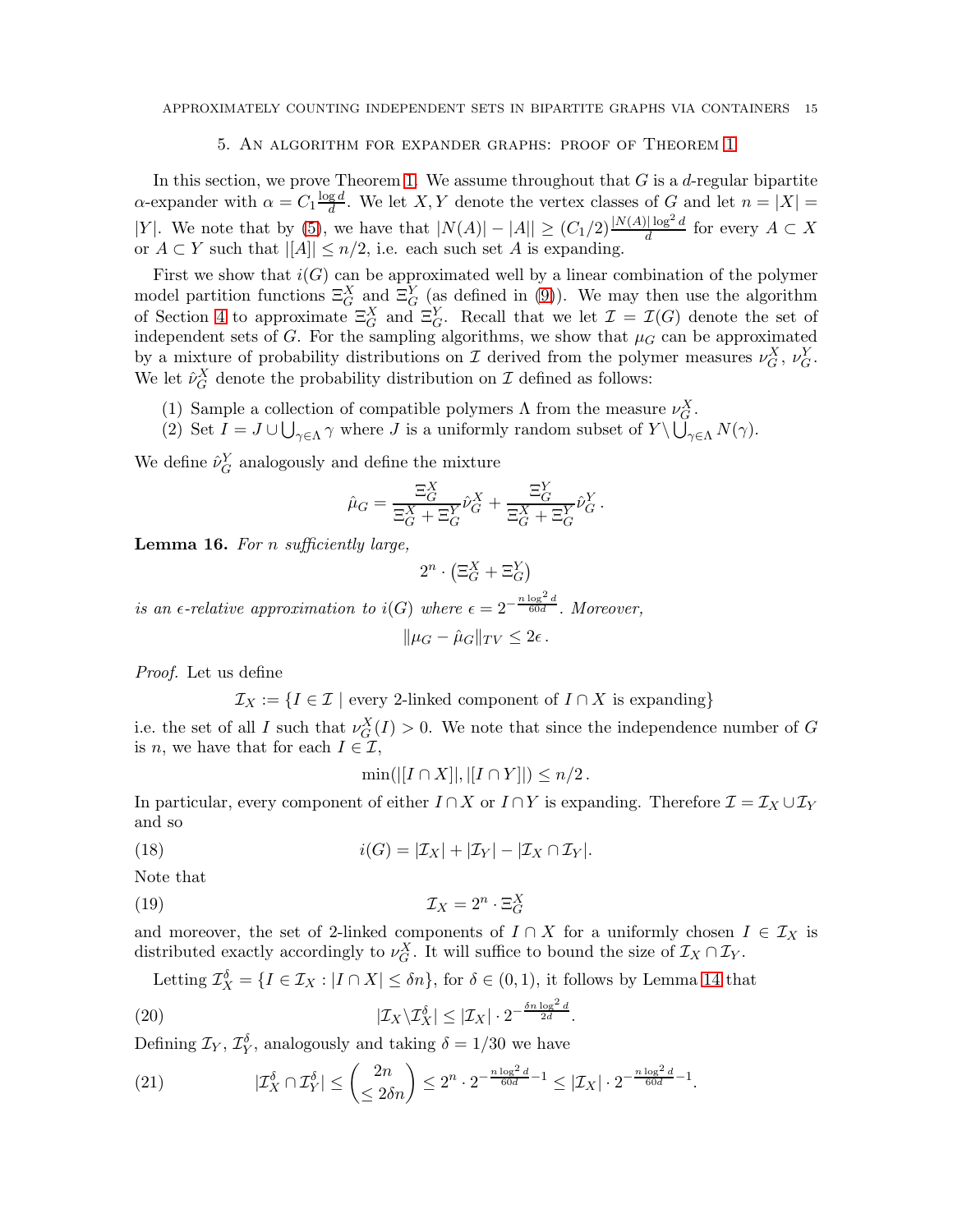By  $(19)$ ,  $(20)$  and  $(21)$  we conclude that

<span id="page-16-2"></span>(22) 
$$
|\mathcal{I}_X \cap \mathcal{I}_Y| \leq |\mathcal{I}_X \setminus \mathcal{I}_X^{\delta}| + |\mathcal{I}_Y \setminus \mathcal{I}_Y^{\delta}| + |\mathcal{I}_Y^{\delta} \cap \mathcal{I}_X^{\delta}| \leq 2^n (\Xi_G^X + \Xi_G^Y) 2^{\frac{-n \log^2 d}{60d}},
$$

and therefore, by [\(18\)](#page-15-5),

<span id="page-16-1"></span>(23) 
$$
2^{n}(\Xi_{G}^{X} + \Xi_{G}^{Y}) \cdot \left(1 - 2^{\frac{-n \log^{2} d}{60d}}\right) \leq i(G) \leq 2^{n}(\Xi_{G}^{X} + \Xi_{G}^{Y}).
$$

This completes the proof of the first claim. For the second claim we recall the following formula for the total variation distance between discrete probability measures:

<span id="page-16-3"></span>(24) 
$$
\|\mu_G - \hat{\mu}_G\|_{TV} = \sum_{I:\hat{\mu}_G(I) > \mu_G(I)} \hat{\mu}_G(I) - \mu_G(I).
$$

We note that for  $I \in \mathcal{I}_X \triangle \mathcal{I}_Y$ ,  $\hat{\mu}_G(I) = 2^{-n} (\Xi_G^X + \Xi_G^Y)^{-1}$ , whereas for  $I \in \mathcal{I}_X \cap \mathcal{I}_Y$ ,  $\hat{\mu}_G(I) =$  $2^{1-n}(\Xi_G^X+\Xi_G^Y)^{-1}$ . It follows from [\(23\)](#page-16-1) that  $\hat{\mu}_G(I) > \mu_G(I)$  only if  $I \in \mathcal{I}_X \cap \mathcal{I}_Y$ . By [\(22\)](#page-16-2) and [\(24\)](#page-16-3), we then have

$$
\|\mu_G - \hat{\mu}_G\|_{TV} \le 2 \cdot 2^{\frac{-n \log^2 d}{60d}}.
$$

Now we prove Theorem [1.](#page-2-0)

*Proof of Theorem [1.](#page-2-0)* Set  $\epsilon_0 = 2^{-\frac{n \log^2 d}{60d}}$ . First suppose  $\epsilon \leq 2\epsilon_0$ , then  $i(G)$  may be computed exactly and a uniformly random independent set can be sampled by brute-force in time  $2^{n+o(n)} = (1/\epsilon)^{O(d/\log^2 d)}$ .

Now suppose  $\epsilon > 2\epsilon_0$ . By Lemma [16,](#page-15-0) it is enough to compute an  $(\epsilon/4)$ -relative approximation to both  $\Xi_G^X$  and  $\Xi_G^Y$ . By using the algorithm given by Lemma [15,](#page-14-0) this takes time  $(n/\epsilon)^{O(d)}$ .

For the approximate sampling algorithm, we note that by Lemma [16,](#page-15-0) it is enough to obtain an  $\epsilon/2$ -approximate sample from  $\hat{\mu}_G$ . We do this as follows: we first compute  $\epsilon/8$ -relative approximations to  $\Xi_G^X$  and  $\Xi_G^Y$  by computing  $\Xi_G^X(\ell)$  and  $\Xi_G^Y(\ell)$  respectively, with  $\ell$  chosen as in Lemma [15.](#page-14-0) We then pick X or Y with respective probabilities  $\Xi_G^X(\ell)/(\Xi_G^X(\ell) + \Xi_G^Y(\ell))$ and  $\Xi_G^Y(\ell)/(\Xi_G^X(\ell) + \Xi_G^Y(\ell))$ , and then use the polymer sampling algorithm of Lemma [15](#page-14-0) to approximately sample a configuration of compatible polymers  $\Lambda$  from  $X$  (resp. Y), accurate to within total variation distance  $\epsilon/8$ . Given the polymer configuration  $\Lambda$  we then independently select each vertex of  $Y \setminus N(\Lambda)$  (resp.  $X \setminus N(\Lambda)$ ) with probability 1/2 and add these to the independent set. The distribution of the output is then within total variation distance  $\epsilon/2$  of  $\hat{\mu}_G$ . See the sampling algorithm of [\[31\]](#page-25-3) for details on the calculation of this bound.

#### <span id="page-16-0"></span>6. An algorithm for general regular bipartite graphs: Proof of Theorem [3](#page-3-1)

In this section we prove Theorem [3,](#page-3-1) giving an algorithm that, for any constant  $c > 0$ , returns an  $n^{-c}$ -relative approximation for the number of independent sets in a general dregular bipartite graph. As in the previous sections we let G denote a d-regular graph on  $2n$ vertices with vertex classes  $X$  and  $Y$ . The algorithm proceeds by separating the contribution of expanding and non-expanding 2-linked sets of X to the independent set count. To estimate the the contribution from non-expanding components, we use a simple argument inspired by the container method (see Lemma [17](#page-17-0) below). To estimate the contribution from expanding components, we appeal to the algorithm of Lemma [15.](#page-14-0)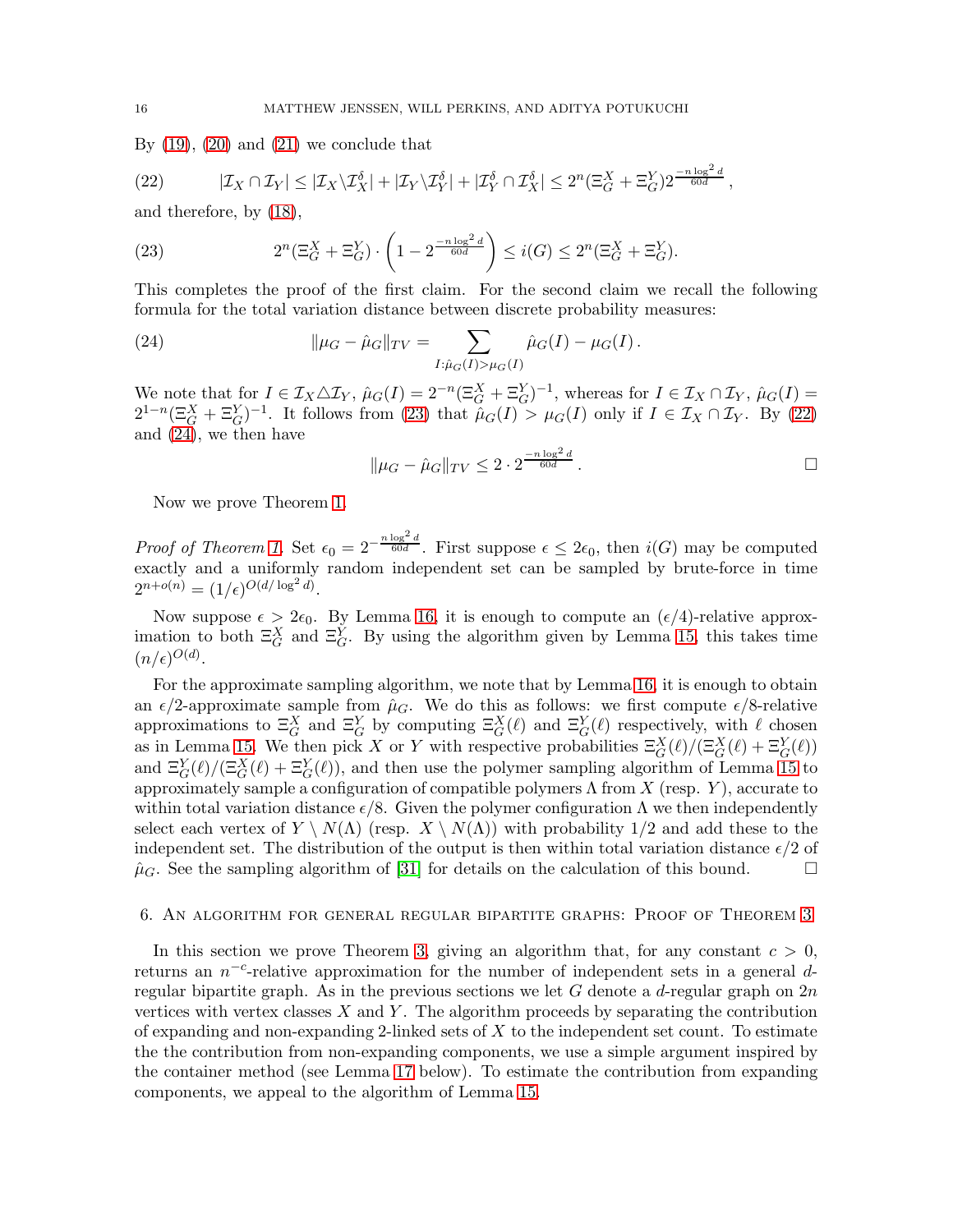We begin with the the following lemma which will allow us to group non-expanding components according to their closure. We say that a set  $A \subseteq X$  is closed if  $A = [A]$ .

<span id="page-17-0"></span>**Lemma 17.** Let  $A \subseteq X$  be a 2-linked, closed, non-expanding set. Then there is a randomized  $\operatorname{poly}(n) \cdot \epsilon^{-2} \ln(1/\delta) \cdot 2 \frac{O\left(\frac{|A| \log^2 d}{d}\right)}{1}$ -time algorithm that outputs an  $\epsilon$ -relative approximation to the number of 2-linked  $B \subseteq A$  such that  $N(B) = N(A)$  with probability at least  $1 - \delta$ .

*Proof.* Let  $W = N(A)$ ,  $w = |W|$  and  $a = |A|$ . Let

 $\mathcal{D} := \{ B \subseteq A \mid N(B) = W \text{ and } B \text{ is } 2\text{-linked} \}$ 

be the set whose size we would like to estimate. By Corollary [10](#page-9-4) there exists a set  $A' \in \mathcal{D}$  of size at most

$$
2\frac{a}{d}\ln d + 2\frac{w}{d} + 2(w - a) = O\left(\frac{a\log^2 d}{d}\right).
$$

It follows that

$$
|\mathcal{D}| \ge 2^{a - O\left(\frac{a \log^2 d}{d}\right)}.
$$

Indeed every superset  $B \supseteq A'$  satisfies  $N(B) = W$  and B is 2-linked. The first property is clear, since  $N(B) \supseteq N(A'') = W$ . The second property holds because every vertex in B is either in  $A'$  or at a distance 2 from some vertex in  $A'$ , which is itself 2-linked. It follows that  $|\mathcal{D}|$  can be estimated to relative error  $\epsilon$  by sampling

$$
\frac{1}{\epsilon^2} \ln(1/\delta) \cdot 2^{O\left(\frac{a \log^2 d}{d}\right)}
$$

subsets of  $A$ .

**The algorithm.** For a closed, 2-linked subset  $A \subseteq X$ , let us denote

 $\mathcal{D}(A) := \# \{ B \subseteq A \mid B \text{ is } 2\text{-linked}, N(B) = N(A) \}.$ 

We now define an algorithm with inputs a graph  $G$  on  $n$  vertices and an accuracy parameter  $\epsilon > 0$  as follows. Let  $L := \lceil \frac{d}{2 \log^2 d} \log(2n/\epsilon) \rceil$ . If  $d \leq \sqrt{n}$ , the algorithm is as follows:

- (1) List all vectors  $(a_1, \ldots, a_\ell)$  of positive integers such that  $\ell \leq n/d$  and  $\sum a_i \leq n$ .
- (2) For each vector  $(a_1, \ldots, a_\ell)$  from Step 1, list all sets  $\{A_1, \ldots, A_\ell\}$  such that the  $N(A_i)$ 's are pairwise disjoint and  $A_i \in \mathcal{G}'(v_i, a_i)$  for some  $v_i \in X$  for each i.
- (3) For each set  $\{A_1, \ldots, A_\ell\}$  from Step 2, compute  $\tilde{\mathcal{D}}(A_i)$ , which is a  $(\epsilon/2n)$ -relative approximation to  $\mathcal{D}(A_i)$  using Lemma [17,](#page-17-0) setting  $\delta = (1/3) \cdot 2^{-n^2}$  for all *i*.
- (4) For each set  $A = \{A_1, \ldots, A_\ell\}$  from Step 2, let  $Y_A = Y \setminus N(\cup_{i=1}^{\ell} A_i), X_A = X \setminus N$  $N^2(\cup_{i=1}^{\ell} A_i), G_A = G[X_A \cup Y_A]$  and compute  $\Xi_{G_A}^{X_A}(L)$ .
- (5) Output

$$
\sum_{\ell=0}^{n/d} \sum_{\substack{A_1,\ldots,A_\ell \text{ compatible} \\ \forall i,\ A_i \text{ non-expanding} \\ 2\text{-linked, closed}}} \left( \prod_{i=1}^{\ell} \tilde{\mathcal{D}}(A_i) \right) \cdot \left( 2^{|Y| - \sum_{i=1}^{\ell} N(A_i)} \cdot \Xi_{G_A}^{X_A}(L) \right) .
$$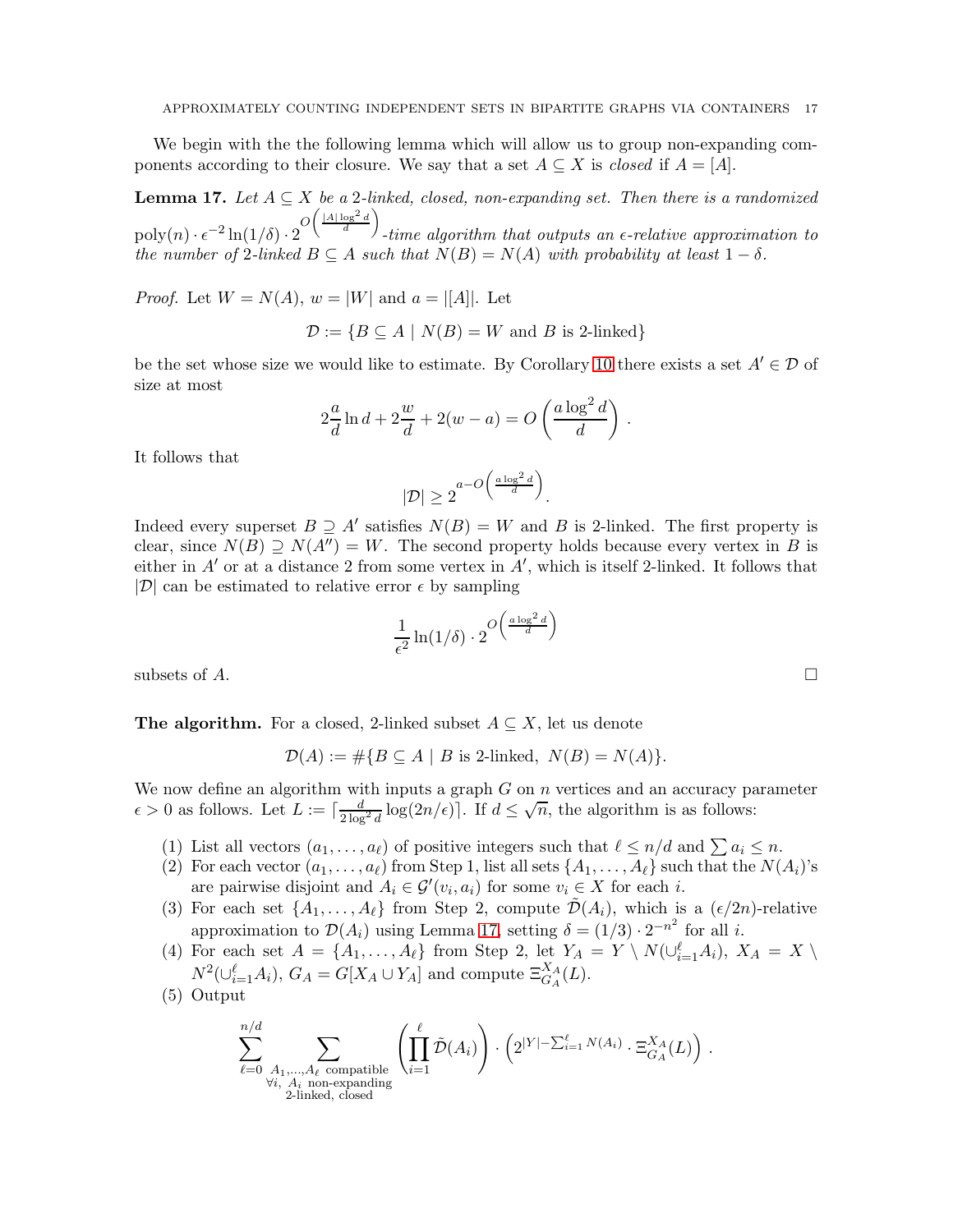If  $d > \sqrt{n}$ , the algorithm is to run Steps 1-3 above and output

<span id="page-18-0"></span>(25) 
$$
\sum_{\ell=0}^{n/d} \sum_{\substack{A_1,\ldots,A_\ell \text{ compatible} \ A_i \text{ non-expanding} \ 2\text{-linked, closed}}} \left(\prod_{i=1}^{\ell} \tilde{\mathcal{D}}(A_i)\right) \cdot \left(2^{|Y|-\sum_{i=1}^{\ell} N(A_i)}\right).
$$

**Proof of Theorem [3.](#page-3-1)** We first prove the correctness of the algorithm: for any  $c > 0$  and  $\epsilon = n^{-c}$ , the output is an an  $\epsilon$ -relative approximation to  $i(G)$ . As before we let X, Y denote the vertex classes of G. Suppose first that  $d \leq \sqrt{n}$ . We then have

$$
i(G) = 2^{|Y|} \cdot \sum_{t=0}^{n/d} \sum_{A_1,\ldots,A_t \text{ compatible}} \left( \prod_{i=1}^t 2^{-N(A_i)} \right)
$$
\n
$$
= 2^{|Y|} \cdot \sum_{t=0}^{n/d} \sum_{\ell=0}^t \sum_{A_1,\ldots,A_t \text{ compatible}} \prod_{\substack{2 \text{linked}}} \prod_{\substack{i=1 \\ 2 \text{ranked}} \sum_{\substack{X \mid \text{non-expanding,} \\ \text{comparable}}} \left( \prod_{i=1}^t 2^{-N(A_i)} \cdot \sum_{\substack{X \mid \text{an} \text{triangle}}} \prod_{\substack{i=1 \\ \text{sum, } X \mid N^2(\cup_{j=1}^{\ell} A_j)}} \frac{1}{2^{-N(A_i)}} \right)
$$
\n
$$
= 2^{|Y|} \cdot \sum_{t=0}^{n/d} \sum_{\substack{\ell=0 \text{odd } \text{odd } \text{odd } \text{odd}}} \sum_{\substack{A_1, \ldots, A_t \text{ compatible} \\ \text{with } A_t \text{ spanning to } \text{odd}}} \prod_{\substack{j=1 \\ 2 \text{linked}, \text{closed}}} \sum_{\substack{X \mid \text{and } X \mid \text{and } X \mid \text{odd}}} \left( \prod_{i=1}^t 2^{-N(A_i)} \cdot \sum_{\substack{X \mid \text{as polynomial} \\ \text{by } A_t \text{ expanding,} \\ \text{by } A_t \text{ expanding}}} \prod_{\substack{j=1 \\ 2 \text{linked}}} \frac{1}{2^{-N(A_i)}} \right)
$$
\n
$$
= \sum_{\substack{\ell=1 \text{odd } \text{odd } \text{odd } \text{odd } \text{odd}}} \sum_{\substack{X \mid \text{and } X \mid \text{and } X \mid \text{odd} \\ \text{by } X \mid \text{and } X \mid \text{odd}}} \left( \prod_{\substack{j=1 \\ 2 \text{linked}}} \frac{1}{2^{-N(A_i)}} \right)
$$
\n
$$
= \sum_{\substack{i=1 \text{odd } \text{odd } \text{odd } \text{odd } \text{odd } \text{odd } \text{odd}}} \sum_{\substack{X \mid \text{and } X \mid \text{odd} \\ \text{by } X \mid \text{and } X \mid \text{odd} \\ \text{by } X \mid \text{by
$$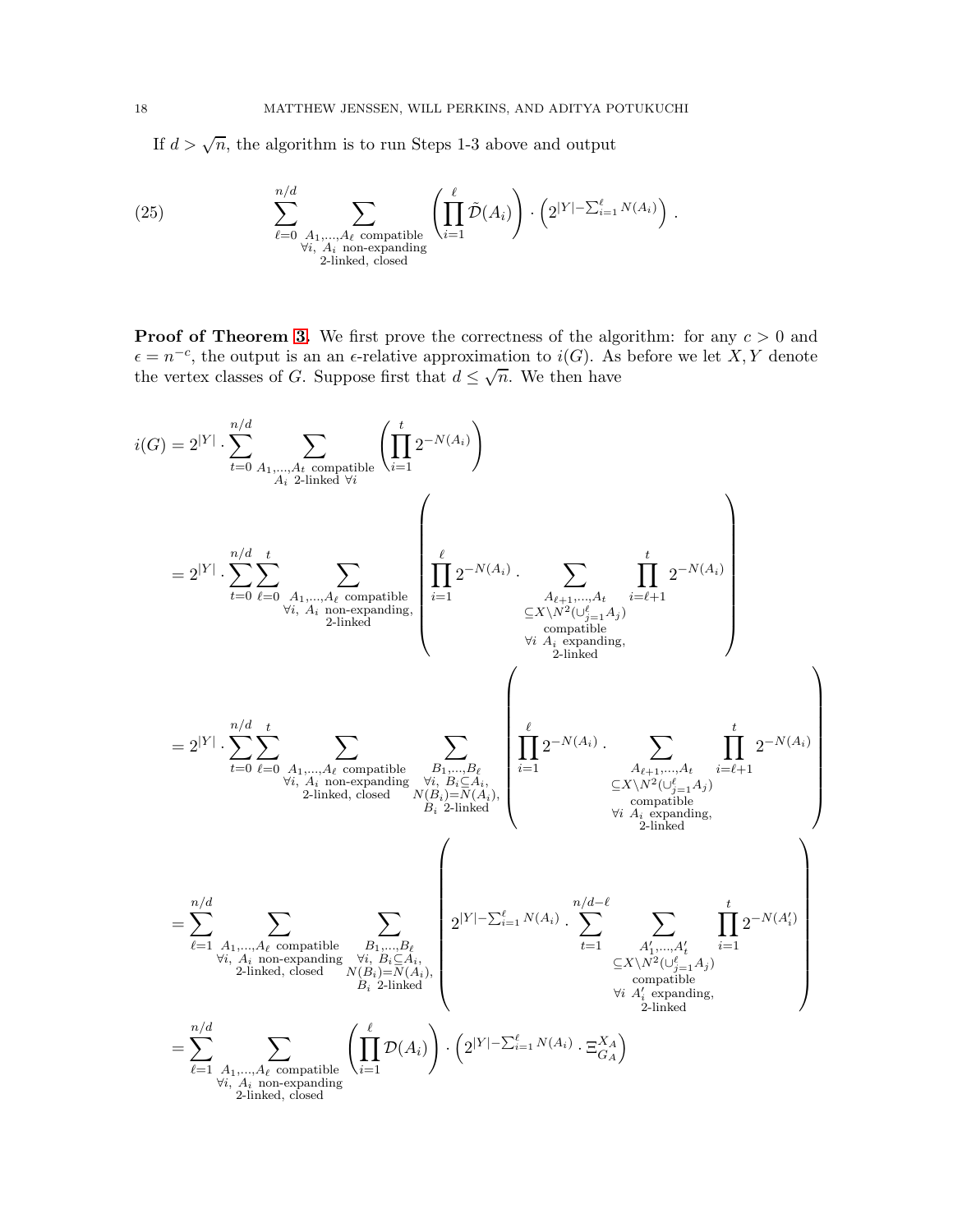$$
= (1 \pm \epsilon) \sum_{\ell=1}^{n/d} \sum_{\substack{A_1,\ldots,A_\ell \text{ compatible} \\ \forall i,\ A_i \text{ non-expanding} \\ 2\text{-linked, closed}}} \left( \prod_{i=1}^\ell \tilde{D}(A_i) \right) \cdot \left( 2^{|Y| - \sum_{i=1}^\ell N(A_i)} \cdot \Xi_{G_A}^{X_A}(L) \right).
$$

For the last equality we used that by Remark [1,](#page-14-2) we may apply Lemma [13](#page-13-0) to  $G_A$ , and so  $\Xi_{G_A}^{X_A}$  ${}_{G_A}^{X_A}(L)$  is an  $\epsilon$ -relative approximation to  $\Xi_{G_A}^{X_A}$ . Observe that there are at most  $2^{n^2}$  many choices of nonexpanding  $A_1, \ldots, A_\ell$ . So by union bounding over all these choices, the last summation is exactly what the algorithm outputs with probability at least  $1-\delta \cdot 2^{n^2} = 2/3$ , we have the required approximation guarantee. If  $d \ge \sqrt{n}$ , then we note that since the polymers of  $G_A$  are a subset of the the polymers of G, we have by [\(17\)](#page-14-3) that  $\ln \Xi_{G_A}^{X_A} \leq \ln \Xi_G^X \leq 2^{-\Omega(\log^2 n)}$ . It follows that 1 is trivially an  $\epsilon$ -relative approximation to  $\Xi_{G_A}^{X_A}$  (recall that  $\epsilon = n^{-c}$ ) and so [\(25\)](#page-18-0) is an  $\epsilon$ -relative approximation to  $i(G)$ .

We now show that if  $\epsilon = n^{-c}$ , with  $c > 0$  fixed, the above algorithm runs in time  $2^{O\left(\frac{\log^3 d}{d}n\right)}$ . We consider the algorithm step by step.

**Step 1.** For  $\ell \leq n/d$ , and  $k \leq n$  the number of vectors  $(a_1, \ldots, a_\ell)$  of positive integers such that  $\sum a_i = k$  (i.e. the number of ordered partitions of k with  $\ell$  parts) is

$$
\binom{k-1}{\ell-1} \leq \binom{n}{n/d} = 2^{O\left(\frac{\log d}{d}n\right)}.
$$

Moreover, it is clear that the set of all such partitions can be listed in time  $2^{O(\frac{\log d}{d}n)}$  and so Step 1 takes time  $2^{O(\frac{\log d}{d}n)}$ .

**Step 2.** Let  $(a_1, \ldots, a_\ell)$  be a vector of positive integers such that  $\ell \leq n/d$  and  $\sum a_i \leq n$ . We first list all tuples vertices  $\{v_1, \ldots, v_\ell\} \subset X$  which takes time  $\binom{n}{\ell}$  $\binom{n}{\ell} = 2^{O\left(\frac{\log d}{d}n\right)}$ . For each  $\{v_1,\ldots,v_\ell\}$ , we then appeal to Lemma [5](#page-7-4) to output the tuple  $(\mathcal{G}'(v_1,a_1),\ldots,\mathcal{G}'(v_\ell,a_\ell))$  in time  $2^{O\left(\frac{\log^3 d}{d}n\right)}$ . We note that by Lemma [5](#page-7-4)

$$
|\mathcal{G}'(v_1, a_1) \times \ldots \times \mathcal{G}'(v_{\ell}, a_{\ell})| \leq \prod_{i=1}^{\ell} 2^{O\left(\frac{\log^3 d}{d}a_i\right)} = 2^{O\left(\frac{\log^3 d}{d}n\right)}.
$$

We may therefore check each element of  $\mathcal{G}'(v_1, a_1) \times \ldots \times \mathcal{G}'(v_\ell, a_\ell)$  to see if it satisfies the required conditions and output the desired list in time  $2^{O\left(\frac{\log^3 d}{d}n\right)}$ .

**Step 3.** Given a set  $\{A_1, \ldots, A_\ell\}$  from Step 2, we use Lemma [17](#page-17-0) to compute an  $\epsilon/n$ -relative approximation  $\mathcal{D}(A_i)$  to  $\mathcal{D}(A_i)$  for all i. This takes time

$$
(\epsilon/n)^{-2} \ln(1/\delta) 2^{O\left(\frac{\log^2 d}{d}n\right)} = 2^{O\left(\frac{\log^2 d}{d}n\right)}
$$

where we recall that  $\epsilon = n^{-C}$  and  $\delta = (1/3) \cdot 2^{-n^2}$ .

Step 4. If  $d < \sqrt{n}$ , then given any set  $A = \{A_1, \ldots, A_\ell\}$  from Step 2, we may compute  $\Xi^{X_A}_{G_A}$  $\frac{X_A}{G_A}(L)$  in time  $(n/\epsilon)^{O(d)} = 2^{O\left(\frac{\log^2 d}{d}n\right)}$ by the algorithm in Section [4](#page-14-1) restricted to polymers of  $G_A$ . If  $d \ge \sqrt{n}$ , we skip Step 4.

We conclude that the algorithm takes time  $2^{O\left(\frac{\log^3 d}{d}n\right)}$ in total.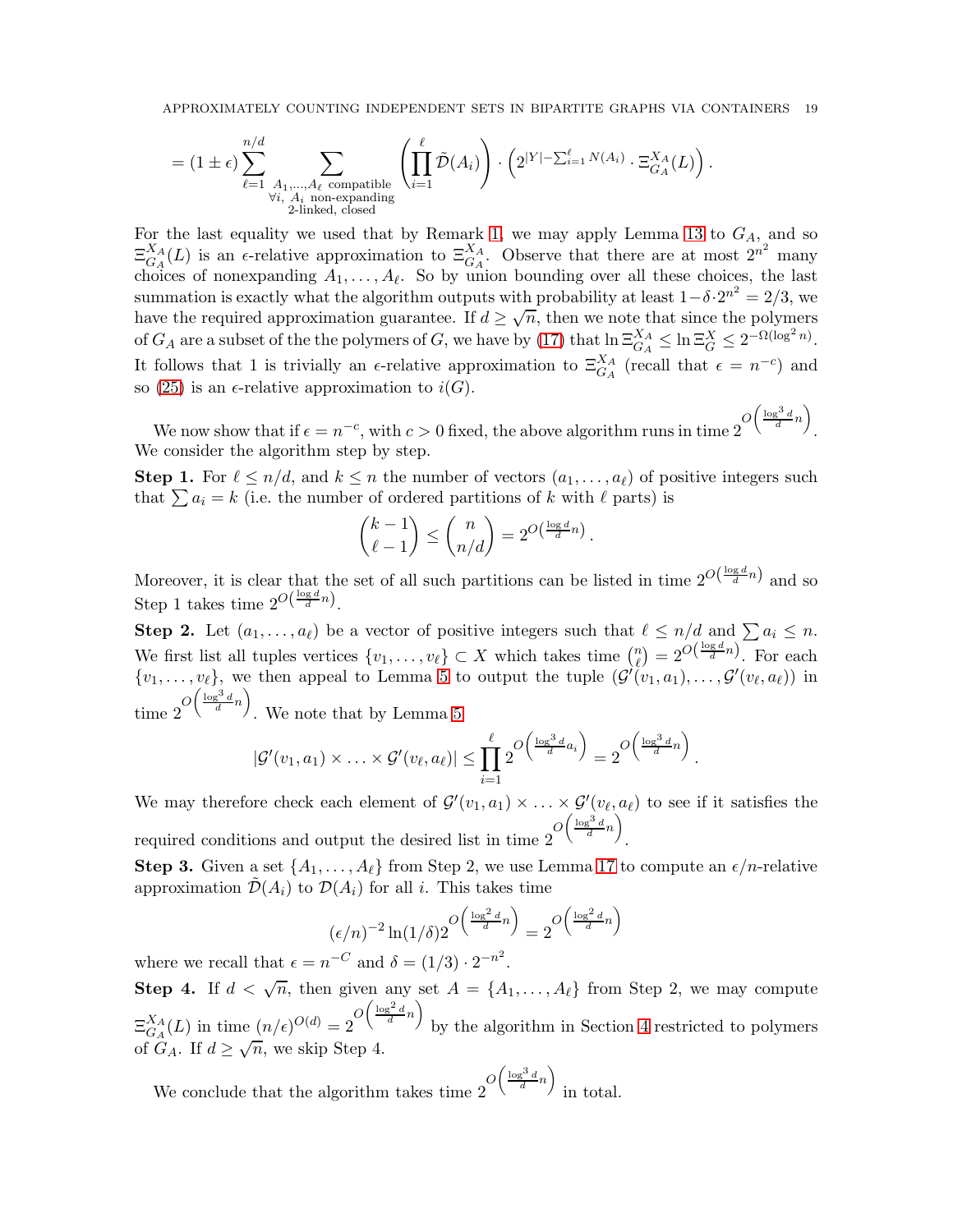# 7. Weighted independent sets: proof of Theorem [2](#page-3-0)

<span id="page-20-0"></span>The proof of Theorem [2](#page-3-0) will follow the same lines as that of Theorem [1,](#page-2-0) with the main difference being that polymer weights will now be  $w_{\gamma} = \frac{\lambda^{|\gamma|}}{(1+\lambda)^{|\gamma|}}$  $\frac{\lambda^{1/7}}{(1+\lambda)^{N(\gamma)}}$ , generalizing the  $\lambda = 1$ case of Theorem [1.](#page-2-0)

We assume throughout this section that G is a d-regular, bipartite  $\alpha$ -expander with bipartition  $X, Y$  of size n each.

Define a polymer model with polymers consisting of the small 2-linked, subsets of X (resp. Y) with two polymers compatible if their union is not 2-linked (recall that  $\gamma \subset X$  is small if  $|[\gamma]| \leq n/2$ ). The weight of a polymer  $\gamma$  is  $w_{\gamma} = \frac{\lambda^{|\gamma|}}{(1+\lambda)^{|\lambda|}}$  $\frac{\lambda^{|\gamma|}}{(1+\lambda)^{|N(\gamma)|}}$ . Let  $\Xi_G^X(\lambda)$  be the polymer model partition function and  $\nu_{G,\lambda}^X$  be the corresponding Gibbs measure on collections of compatible polymers.

Theorem [2](#page-3-0) follows from the following two lemmas. Lemma [18](#page-20-1) below is the analogue of Lemma [15](#page-14-0) and Lemma [19](#page-20-2) is the analogue of Lemma [16.](#page-15-0)

<span id="page-20-1"></span>**Lemma 18.** For every  $\alpha > 0$ , there exists  $C_2 > 0$  so that if  $\lambda \geq \frac{C_2 \log d}{d^{1/4}}$  $\frac{a^{2} \log a}{d^{1/4}}$  then there is an FPTAS to compute  $\Xi_G^X(\lambda)$  and  $\Xi_G^Y(\lambda)$  and a polynomial-time sampling scheme for  $\nu_{G,\lambda}^X$  and  $\nu^Y_{G,\lambda}.$ 

As in Section [5,](#page-15-1) we define a probability measure on independent sets as a mixture of measures derived from the two polymer models. Define the distribution  $\hat{\nu}_{G,\lambda}^X$  on  $\mathcal{I}(G)$  as follows.

- (1) Sample a collection of compatible polymers  $\Lambda$  from the measure  $\nu_{G,\lambda}^X$ .
- (2) Set  $I = J \cup \bigcup_{\gamma \in \Lambda} \gamma$  where J is a random subset of  $Y \setminus \bigcup_{\gamma \in \Lambda} N(\gamma)$  formed by including each vertex independently with probability  $\lambda/(1 + \lambda)$ .

Define  $\hat{\nu}_{G,\lambda}^{Y}$  analogously and define the mixture

$$
\hat{\mu}_{G,\lambda} = \frac{\Xi_G^X(\lambda)}{\Xi_G^X(\lambda) + \Xi_G^Y(\lambda)} \hat{\nu}_{G,\lambda}^X + \frac{\Xi_G^Y(\lambda)}{\Xi_G^X(\lambda) + \Xi_G^Y(\lambda)} \hat{\nu}_{G,\lambda}^Y.
$$

<span id="page-20-2"></span>**Lemma 19.** For every  $\alpha > 0$ , there exists  $C_2 > 0$  so that if  $\lambda \geq \frac{C_2 \log d}{d^{1/4}}$  $\frac{2 \log d}{d^{1/4}}$  then for n sufficiently large,

$$
(1 + \lambda)^n \left( \Xi_G^X(\lambda) + \Xi_G^Y(\lambda) \right)
$$

is an  $\epsilon$ -relative approximation to  $Z_G(\lambda)$  and

$$
\|\mu_{G,\lambda} - \hat{\mu}_{G,\lambda}\|_{TV} < \epsilon
$$

where  $\epsilon = \exp(-\Omega(n))$ , with the implicit constant a function of d.

To prove Lemmas [18](#page-20-1) and [19](#page-20-2) we extend the estimates of Sections [3](#page-7-0) and [4](#page-10-0) to the more general case. The main graph container lemma comes from the paper of Galvin and Tetali [\[20\]](#page-24-12). Let us define

$$
\mathcal{W}_{\lambda}(v, a, w) := \sum_{\substack{A \subset X \\ ||A|| \leq n/2, \\ A \text{ is 2-linked} \\ |N(A)| = w}} \lambda^{|A|} (1 + \lambda)^{-w},
$$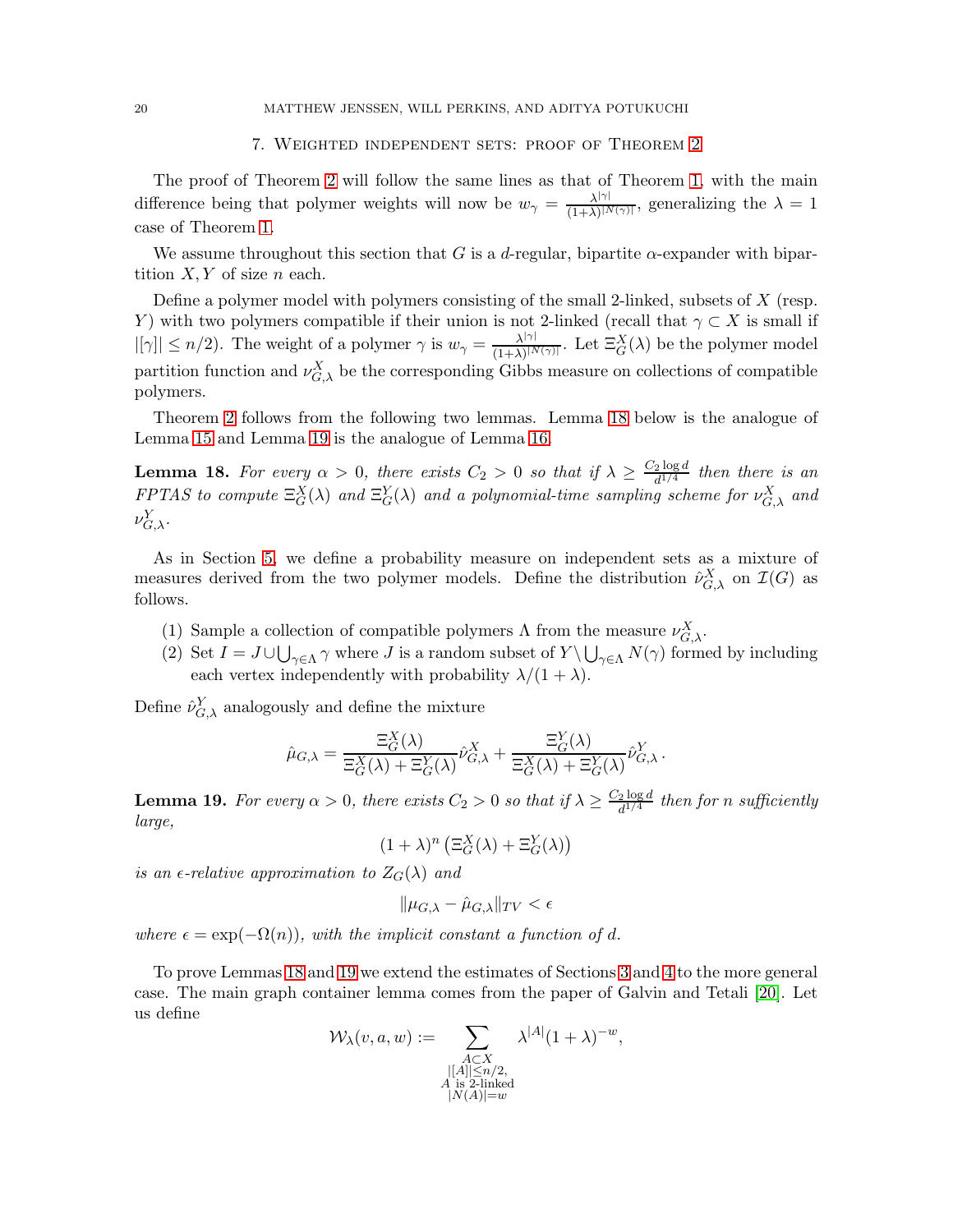.

and

$$
\beta(\lambda) := \frac{\log^2(1+\lambda)}{\log(1+\lambda) + \log(2d^5/\alpha)}
$$

We use the following lemma from [\[20\]](#page-24-12).

**Lemma 20.** There are constants  $c_4$  and  $c_5$  such that the following holds: Let G be a bipartite  $\alpha$ -expander and suppose  $\lambda > 0$ . If  $\beta(\lambda)$  satisfies

$$
\beta(\lambda) \ge c_4 \max \left\{ \frac{\log(d^5/\alpha)}{\sqrt{d}}, \frac{2 \log^2 d}{\alpha d} \right\}.
$$

Then

<span id="page-21-0"></span>
$$
\mathcal{W}_{\lambda}(v, a, w) \le 2^{-c_5(w-a)\beta(\lambda)}.
$$

The hypothesis of the above lemma says that  $\alpha\beta(\lambda) \geq 2c_4 \cdot \frac{\log^2 d}{d}$  $\frac{d}{d}$ . However, in our application, we will also assume that that  $\beta(\lambda)$  is also large enough to ensure

(26) 
$$
\alpha\beta(\lambda) \ge \frac{4000}{c_5} \cdot \frac{\log^2 d}{d}.
$$

This may be done by assuming that  $\lambda \geq \frac{C \log d}{d^{1/4}}$  $\frac{\log a}{d^{1/4}}$  for a large enough constant  $C_2$ .

We now prove Lemma [18.](#page-20-1)

Proof of Lemma [18.](#page-20-1) As in the proof of Lemma [15,](#page-14-0) the FPTAS and polynomial-time sampling scheme will follow from verifying the Kotecky-Preiss condition for the polymer model.

The polymer model satisfies [\(11\)](#page-11-1) with  $f(\gamma) = c_5 \alpha \ln 2 \frac{\beta(\lambda)|\gamma|}{8}$  and  $g(\gamma) = c_5 \alpha \ln 2 \frac{\beta(\lambda)|N(\gamma)|}{8}$ as shown by the following computation.

$$
\sum_{\gamma'\neq\gamma} w_{\gamma'} e^{f(\gamma') + g(\gamma')} \leq \sum_{v \in \gamma} \sum_{\gamma' \neq v} w_{\gamma'} e^{f(\gamma') + g(\gamma')}
$$
\n
$$
\leq |\gamma| \cdot \max_{v \in \gamma} \sum_{\gamma' \neq v} \lambda^{|\gamma|} (1 + \lambda)^{-|N(\gamma')|} e^{f(\gamma') + g(\gamma')}
$$
\n
$$
\leq |\gamma| \cdot \max_{v \in \gamma} \sum_{w \geq d} \left( \sum_{t \geq (\alpha/2)w} \mathcal{W}_{\lambda}(v, w - t, w) \cdot e^{c_5 \alpha \ln 2 \frac{\beta(\lambda)w}{4}} \right)
$$
\n
$$
\leq |\gamma| \cdot \max_{v \in \gamma} \sum_{w \geq d} e^{c_5 \alpha \ln 2 \frac{\beta(\lambda)w}{4}} \left( \sum_{t \geq (\alpha/2)w} \mathcal{W}_{\lambda}(v, w - t, w) \right)
$$
\n
$$
\leq |\gamma| \sum_{w \geq d} 2^{c_5 \alpha \frac{\beta(\lambda)w}{4}} \left( \sum_{t \geq (\alpha/2)w} 2^{-c_5 \beta(\lambda)t} \right)
$$
\n
$$
\leq 2d|\gamma| \sum_{w \geq d} 2^{c_5 \alpha \frac{\beta(\lambda)w}{4}} 2^{-c_5 \alpha \frac{\beta(\lambda)w}{2}}
$$
\n
$$
\leq 4d^2|\gamma|2^{-c_5 \alpha \frac{\beta(\lambda)d}{4}}
$$
\n
$$
\leq 4d^2|\gamma|2^{-500 \log^2 d} \cdot 2^{-c_5 \alpha \frac{\beta(\lambda)d}{8}}
$$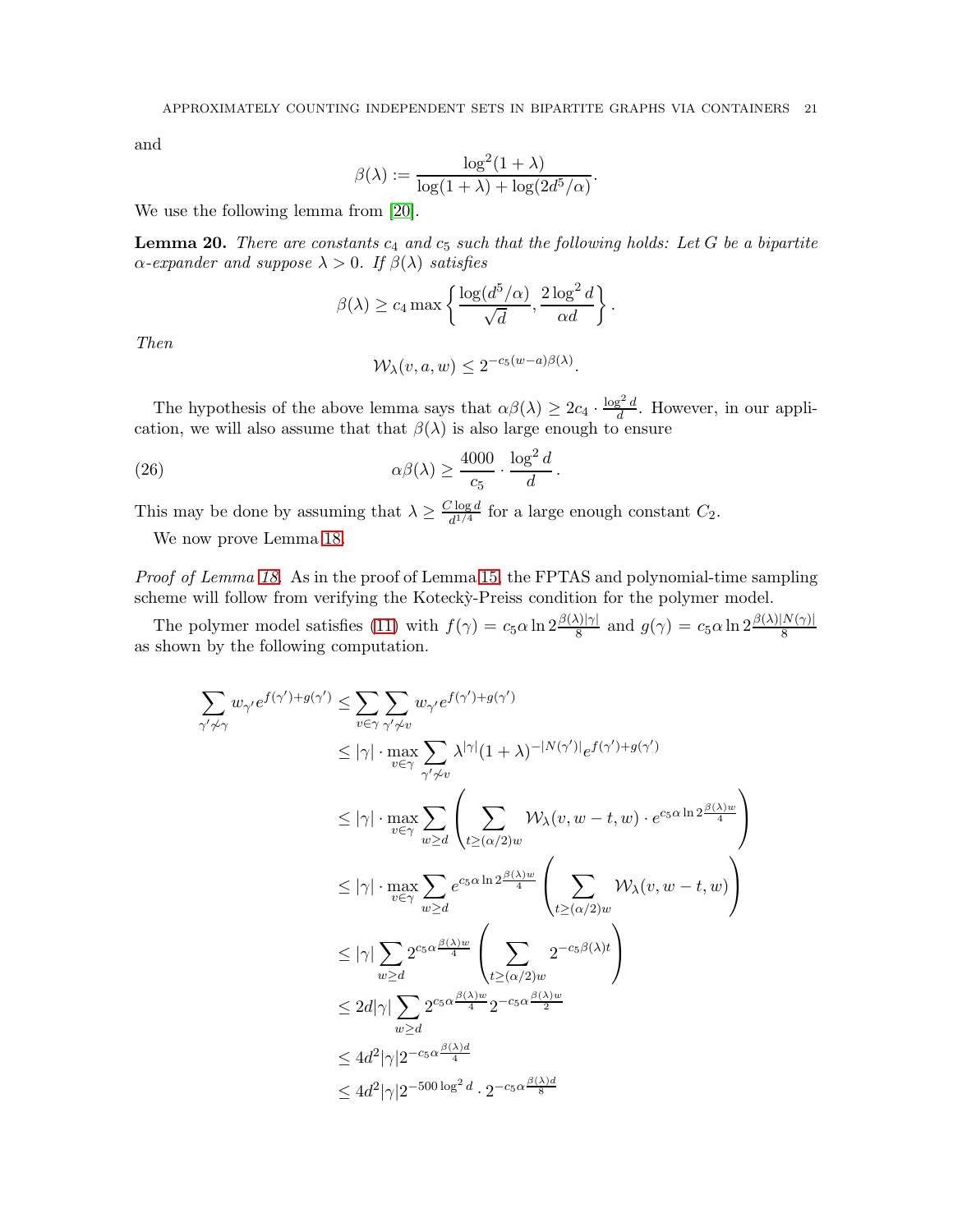$$
\leq |\gamma| \cdot c_5 \alpha \frac{\beta(\lambda)}{16}.
$$

The last inequality follows because for  $d \geq 3$ , we have  $2^{500 \log^2 d} < 4d^2$  and for any  $x, y > 0$ , we have  $2^{-x} \leq \frac{x}{2y}$  $\frac{x}{2y}$  if  $x \ge 500 \log^2 y$ .

Define  $\Xi_G^X(\ell,\lambda)$  to be the exponential of the truncated cluster expansion as in [\(15\)](#page-13-1). By the calculation of Lemma [13,](#page-13-0) we have for every  $\ell \geq 1$ ,

(27) 
$$
\left|\ln \Xi_G^X(\lambda) - \ln \Xi_G^X(\ell,\lambda)\right| \leq n \cdot 2^{-500 \frac{\log^2 d \cdot \ell}{d}}.
$$

In particular, if  $\ell \geq \frac{d}{1000 \log^2 d} \log(n/\epsilon)$ , then

$$
\left|\ln \Xi_G^X - \ln \Xi_G^X(\ell,\lambda)\right| \le \epsilon.
$$

We now prove Lemma [19.](#page-20-2)

*Proof of Lemma [19.](#page-20-2)* Consider a modified polymer model with weights  $\tilde{w}_{\gamma}(\lambda) = \lambda^{|\gamma|}(1 +$  $(\lambda)^{-|N(\gamma)|}2^{c_5\alpha\frac{\beta(\lambda)}{16}}$ . The calculation in the proof of Lemma [18](#page-20-1) shows that the modified polymer model with weights  $\tilde{w}_{\gamma}(\lambda)$  satisfies [\(11\)](#page-11-1) with  $f(\gamma) = c_5 \alpha \ln 2 \frac{\beta(\lambda)|\gamma|}{16}$  and  $g(\gamma) =$  $c_5\alpha \ln 2\frac{\beta(\lambda)|N(\gamma)|}{8}.$ 

Let  $\tilde{\Xi}_G^X(\lambda)$  denote the modified polymer model partition function as in [\(13\)](#page-12-2). We then have

$$
\ln \tilde{\Xi}_G^X(\lambda) - \ln \Xi_G^X(\lambda) = \ln \mathbf{E} e^{\zeta \cdot \|\mathbf{\Lambda}\|}
$$

for  $\zeta = c_5 \alpha \ln 2 \frac{\beta(\lambda)}{16}$ . Summing [\(14\)](#page-12-1) over all v, and using the fact that  $|N(\gamma)| \ge d$  for every  $\gamma$ , we get (as in [\(17\)](#page-14-3))

(28) 
$$
\ln \tilde{\Xi}_G^X \leq \sum_{v} \sum_{\substack{\Gamma \in \mathcal{C}(G) \\ \Gamma \ni v}} \left| \phi(\Gamma) \prod_{\gamma \in \Gamma} \tilde{w}_\gamma \right| \leq n \cdot 2^{-c_5 \alpha \beta(\lambda) \frac{d}{8}}.
$$

Therefore, we have

$$
\ln \mathbf{E} e^{\zeta \cdot \|\mathbf{\Lambda}\|} \leq \ln \tilde{\Xi}_G^X \leq n \cdot 2^{-c_5 \alpha \beta(\lambda) \frac{d}{8}}.
$$

Fix any  $\delta \geq \frac{10}{\sqrt{6}}$  $\frac{d}{d}$ . By Markov's inequality, we have

$$
\mathbb{P}(\|\mathbf{\Lambda}\| \ge \delta n) \le \exp\left(-\zeta \delta n + n \cdot 2^{-c_5 \alpha \beta(\lambda)\frac{d}{8}}\right)
$$
  

$$
\le 2^{-c_5 \alpha \frac{\beta(\lambda)}{32} \cdot \delta n}
$$
  

$$
\le 2^{-\frac{100 \log^2 d}{d} \cdot \delta n},
$$

<span id="page-22-0"></span>where the penultimate inequality follows because for any  $x, y > 0$ , we have  $2^{-x \cdot y} \leq \frac{x}{2\sqrt{y}}$  $rac{x}{2\sqrt{y}}$  if  $x \ge 500 \log^2 y$ , and therefore

$$
2^{-c_5\alpha\beta(\lambda)\frac{d}{8}} \le \frac{c_5\alpha\beta(\lambda)}{16\sqrt{d}} \le \frac{\zeta\delta}{2}.
$$

The final inequality [\(29\)](#page-22-0) follows from [\(26\)](#page-21-0).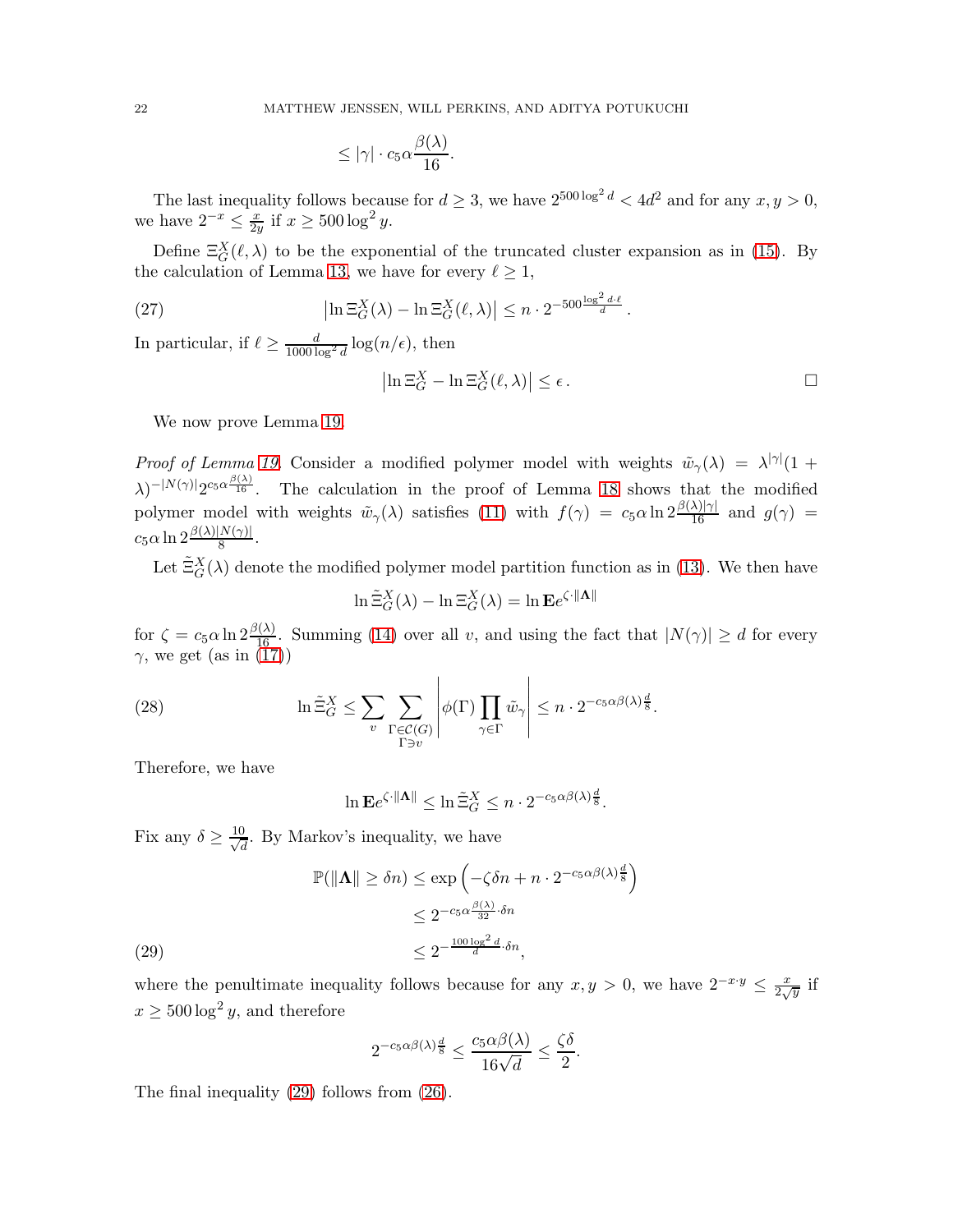As in the proof of Lemma [16,](#page-15-0) let  $\mathcal{I}_X = \{I \in \mathcal{I} : \nu_{G,\lambda}^X(I) > 0\}$  i.e. the set of all I such that each 2-linked component of  $I \cap X$  is small. For  $\delta > 0$ , let  $\mathcal{I}_X^{\delta} = \{I \in \mathcal{I}_X : |I \cap X| \leq \delta n\}$  and define  $\mathcal{I}_Y$ ,  $\mathcal{I}_Y^{\delta}$  similarly. As in Lemma [16,](#page-15-0)  $\mathcal{I} = \mathcal{I}_X \cup \mathcal{I}_Y$  and so

<span id="page-23-0"></span>
$$
(30)
$$

$$
Z_G(\lambda) = \sum_{I \in \mathcal{I}_X} \lambda^{|I|} + \sum_{I \in \mathcal{I}_Y} \lambda^{|I|} - \sum_{I \in \mathcal{I}_X \cap \mathcal{I}_Y} \lambda^{|I|} = (1 + \lambda)^n (\Xi_G^X(\lambda) + \Xi_G^Y(\lambda)) - \sum_{I \in \mathcal{I}_X \cap \mathcal{I}_Y} \lambda^{|I|}.
$$

Now, let I be a random independent set chosen from the distribution  $\nu_{G,\lambda}^X$ . It follows from [\(29\)](#page-22-0) that for  $\delta \geq \frac{10}{\sqrt{6}}$  $\frac{1}{d}$ 

(31) 
$$
\mathbb{P}(|I \cap X| > \delta n) = \sum_{I \in \mathcal{I}_X \backslash \mathcal{I}_X^{\delta}} \frac{\lambda^{|I|}}{(1 + \lambda)^n \Xi_G^X(\lambda)} \leq 2^{-\frac{100 \log^2 d}{d} \cdot \delta n}.
$$

Furthermore, we have

$$
\sum_{I \in \mathcal{I}_{X}^{\delta} \cap \mathcal{I}_{Y}^{\delta}} \frac{\lambda^{|I|}}{(1+\lambda)^{n} \Xi_{G}^{X}(\lambda)} \le \frac{\sum_{i,j \le \delta n} {n \choose i} {n \choose j} \lambda^{i+j}}{(1+\lambda)^{n}}
$$

$$
= \frac{\left(\sum_{i \le \delta n} {n \choose i} \lambda^{i}\right)^{2}}{(1+\lambda)^{n}}
$$

$$
= (1+\lambda)^{n} \mathbb{P}\left(\text{Bin}\left(n, \frac{\lambda}{1+\lambda}\right) \le \delta n\right)^{2}
$$

This quantity can be made to be at most  $e^{-\frac{\delta n}{16}}$  for  $\delta = \frac{\lambda}{100(16)}$  $\frac{\lambda}{100(1+\lambda)}$ . We note that  $\delta \geq \frac{C \log^2 d}{d^{1/4}}$  $\frac{1}{d^{1/4}} \geq$  $\frac{10}{\sqrt{2}}$  $\frac{J}{d}$  for a large enough C, and so

$$
\sum_{I \in \mathcal{I}_X \cap \mathcal{I}_Y} \lambda^{|I|} \leq \sum_{I \in \mathcal{I}_X \setminus \mathcal{I}_X^{\delta}} \lambda^{|I|} + \sum_{I \in \mathcal{I}_Y \setminus \mathcal{I}_Y^{\delta}} \lambda^{|I|} + \sum_{I \in \mathcal{I}_X^{\delta} \cap \mathcal{I}_Y^{\delta}} \lambda^{|I|}
$$
  
 
$$
\leq (1 + \lambda)^n (\Xi_G^X(\lambda) + \Xi_G^Y(\lambda)) e^{-\Omega(n)}.
$$

By [\(30\)](#page-23-0), we conclude that

$$
\left| \frac{Z_G(\lambda)}{(1+\lambda)^n (\Xi_G^X(\lambda) + \Xi_G^Y(\lambda))} - 1 \right| = e^{-\Omega(n)}.
$$

The bound on total variation distance follows in the same manner as in the proof of Lemma [16.](#page-15-0)  $\Box$ 

### **ACKNOWLEDGEMENTS**

WP is supported in part by NSF grant DMS-1847451. AP is supported in part by NSF grant CCF-1934915.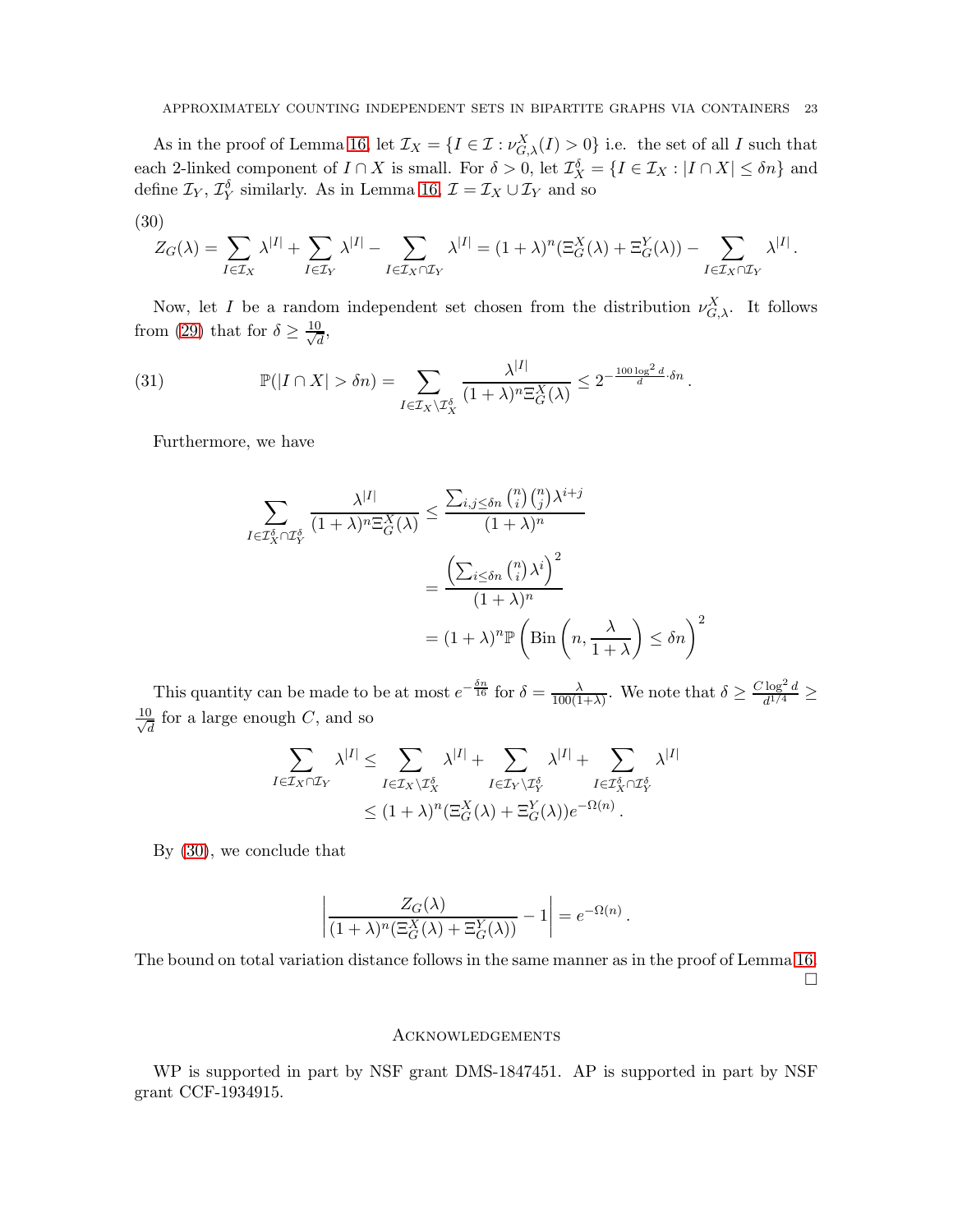#### **REFERENCES**

- <span id="page-24-21"></span>[1] Sanjeev Arora, Boaz Barak, and David Steurer, Subexponential algorithms for unique games and related problems, Journal of the ACM (JACM)  $62$  (2015), 1–25.
- <span id="page-24-20"></span>[2] Sanjeev Arora, Subhash A Khot, Alexandra Kolla, David Steurer, Madhur Tulsiani, and Nisheeth K Vishnoi, Unique games on expanding constraint graphs are easy, Proceedings of the fortieth annual ACM Symposium on Theory of Computing (STOC), 2008, pp. 21–28.
- <span id="page-24-17"></span><span id="page-24-13"></span>[3] József Balogh, Ramon I Garcia, and Lina Li, *Independent sets in the middle two layers of Boolean lattice*, Journal of Combinatorial Theory, Series A 178 (2021), 105341.
- [4] József Balogh, Robert Morris, and Wojciech Samotij, *Independent sets in hypergraphs*, Journal of the American Mathematical Society 28 (2015), 669-709.
- <span id="page-24-22"></span><span id="page-24-4"></span>[5] Sarah Cannon and Will Perkins, Counting independent sets in unbalanced bipartite graphs, Proceedings of the Fourteenth Annual ACM-SIAM Symposium on Discrete Algorithms, SIAM, 2020, pp. 1456–1466.
- [6] Charles Carlson, Ewan Davies, and Alexandra Kolla, Efficient algorithms for the Potts model on small-set expanders, arXiv preprint arXiv:2003.01154 (2020).
- <span id="page-24-5"></span>[7] Zongchen Chen, Andreas Galanis, Leslie A Goldberg, Will Perkins, James Stewart, and Eric Vigoda, Fast algorithms at low temperatures via Markov chains, Random Structures & Algorithms 58 (2021), 294–321.
- <span id="page-24-9"></span>[8] Zongchen Chen, Andreas Galanis, Daniel Štefankovič, and Eric Vigoda, Sampling colorings and independent sets of random regular bipartite graphs in the non-uniqueness region, arXiv preprint arXiv:2105.01784 (2021).
- <span id="page-24-16"></span>[9] Ewan Davies, Matthew Jenssen, and Will Perkins, A proof of the Upper Matching Conjecture for large graphs, Journal of Combinatorial Theory, Series B 151 (2021), 393–416.
- <span id="page-24-23"></span>[10] Philippe Delsarte, An algebraic approach to the association schemes of coding theory, Philips Res. Rep. Suppl. **10** (1973).
- <span id="page-24-0"></span>[11] Martin Dyer, Leslie Ann Goldberg, Catherine Greenhill, and Mark Jerrum, The relative complexity of approximate counting problems, Algorithmica 38 (2004), 471–500.
- <span id="page-24-7"></span>[12] Tobias Friedrich, Andreas Göbel, Martin S Krejca, and Marcus Pappik, Polymer dynamics via cliques: New conditions for approximations, arXiv preprint arXiv:2007.08293 (2020).
- <span id="page-24-6"></span>[13] Andreas Galanis, Leslie Ann Goldberg, and James Stewart, Fast algorithms for general spin systems on bipartite expanders, 45th International Symposium on Mathematical Foundations of Computer Science (MFCS 2020), Schloss Dagstuhl-Leibniz-Zentrum für Informatik, 2020.
- <span id="page-24-8"></span>[14] Andreas Galanis, Leslie Ann Goldberg, and James Stewart, Fast mixing via polymers for random graphs with unbounded degree, arXiv preprint arXiv:2105.00524 (2021).
- <span id="page-24-2"></span>[15] Andreas Galanis, Daniel Stefankovic, Eric Vigoda, and Linji Yang, Ferromagnetic Potts model: Refined  $\#BIS$ -hardness and related results, SIAM Journal on Computing 45 (2016), 2004–2065.
- <span id="page-24-18"></span>[16] David Galvin, Sampling 3-colourings of regular bipartite graphs, Electronic Journal of Probability 12 (2007), 481–497.
- <span id="page-24-15"></span>[17] David Galvin, A threshold phenomenon for random independent sets in the discrete hypercube, Combinatorics, Probability and Computing 20 (2011), 27–51.
- <span id="page-24-19"></span><span id="page-24-14"></span>[18] David Galvin, Independent sets in the discrete hypercube, arXiv preprint arXiv:1901.01991 (2019).
- [19] David Galvin and Dana Randall, Torpid mixing of local Markov chains on 3-colorings of the discrete torus, Proceedings of the eighteenth annual ACM-SIAM symposium on Discrete algorithms, 2007, pp. 376–384.
- <span id="page-24-12"></span>[20] David J. Galvin and Prasad Tetali, Slow mixing of Glauber dynamics for the hard-core model on regular bipartite graphs, Random Struct. Algorithms 28 (2006), 427–443.
- <span id="page-24-11"></span>[21] Serge Gaspers and Edward J Lee, Faster graph coloring in polynomial space, International Computing and Combinatorics Conference, Springer, 2017, pp. 371–383.
- <span id="page-24-24"></span>[22] Chris D Godsil and Mike W Newman, Eigenvalue bounds for independent sets, Journal of Combinatorial Theory, Series B 98 (2008), 721–734.
- <span id="page-24-3"></span>[23] Leslie Ann Goldberg and Mark Jerrum, The complexity of ferromagnetic Ising with local fields, Combinatorics, Probability and Computing 16 (2007), 43–61.
- <span id="page-24-1"></span>[24] Leslie Ann Goldberg and Mark Jerrum, Approximating the partition function of the ferromagnetic Potts model, Journal of the ACM (JACM)  $59$  (2012), 1-31.
- <span id="page-24-10"></span>[25] Leslie Ann Goldberg, John Lapinskas, and David Richerby, Faster exponential-time algorithms for approximately counting independent sets, arXiv preprint arXiv:2005.05070 (2020).
- <span id="page-24-25"></span>[26] Christian Gruber and Hervé Kunz, General properties of polymer systems, Communications in Mathematical Physics 22 (1971), 133–161.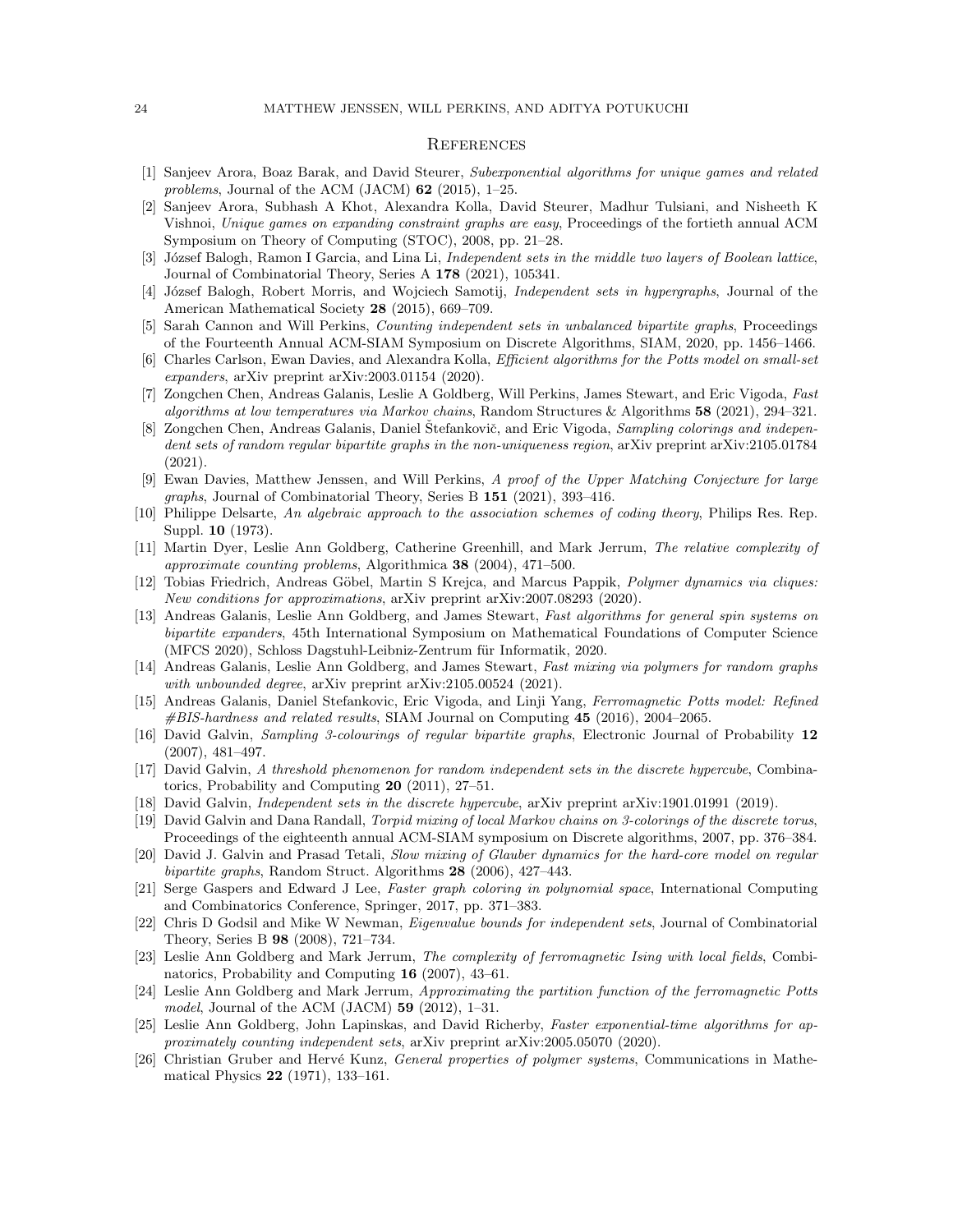APPROXIMATELY COUNTING INDEPENDENT SETS IN BIPARTITE GRAPHS VIA CONTAINERS 25

- <span id="page-25-24"></span><span id="page-25-4"></span>[27] Willem H Haemers, Hoffman's ratio bound, Linear Algebra and its Applications 617 (2021), 215–219.
- [28] Tyler Helmuth, Will Perkins, and Guus Regts, Algorithmic Pirogov–Sinai theory, Probability Theory and Related Fields 176 (2020), 851–895.
- <span id="page-25-21"></span><span id="page-25-15"></span>[29] L. Ilinca and Jeff Kahn, Counting maximal antichains and independent sets, Order 30 (2013), 427–435.
- [30] Matthew Jenssen and Peter Keevash, *Homomorphisms from the torus*, arXiv preprint arXiv:2009.08315 (2020).
- <span id="page-25-3"></span>[31] Matthew Jenssen, Peter Keevash, and Will Perkins, Algorithms for #BIS-hard problems on expander graphs, SIAM Journal on Computing 49 (2020), 681–710.
- <span id="page-25-14"></span>[32] Matthew Jenssen and Will Perkins, Independent sets in the hypercube revisited, Journal of the London Mathematical Society 102 (2020), 645–669.
- <span id="page-25-16"></span>[33] Matthew Jenssen, Will Perkins, and Aditya Potukuchi, Independent sets of a given size and structure in the hypercube, arXiv preprint arXiv:2106.09709 (2021).
- <span id="page-25-22"></span>[34] Jeff Kahn and Jinyoung Park, The number of maximal independent sets in the Hamming cube, arXiv preprint arXiv:1909.04283 (2019).
- <span id="page-25-7"></span>[35] Daniel J Kleitman and Kenneth J Winston, On the number of graphs without 4-cycles, Discrete Mathematics 41 (1982), 167–172.
- <span id="page-25-8"></span>[36] DJ Kleitman and KJ Winston, The asymptotic number of lattices, Combinatorical Mathematics, Optimal Designs and their Applications (J. Srivastava, ed.), Ann. Discrete Math 6 (1980), 243–249.
- <span id="page-25-17"></span><span id="page-25-13"></span>[37] Alexandra Kolla, Spectral algorithms for unique games, Computational Complexity 20 (2011), 177–206.
- [38] AD Korshunov and AA Sapozhenko, The number of binary codes with distance 2, Problemy Kibernet 40 (1983), 111–130.
- <span id="page-25-28"></span>[39] Roman Kotecky and David Preiss, Cluster expansion for abstract polymer models, Communications in Mathematical Physics 103 (1986), 491–498.
- <span id="page-25-5"></span>[40] Chao Liao, Jiabao Lin, Pinyan Lu, and Zhenyu Mao, Counting independent sets and colorings on random regular bipartite graphs, Approximation, Randomization, and Combinatorial Optimization. Algorithms and Techniques (APPROX/RANDOM 2019), Schloss Dagstuhl-Leibniz-Zentrum fuer Informatik, 2019.
- <span id="page-25-2"></span>[41] Jingcheng Liu and Pinyan Lu, FPTAS for #BIS with degree bounds on one side, Proceedings of the forty-seventh annual ACM symposium on Theory of Computing, 2015, pp. 549–556.
- <span id="page-25-26"></span><span id="page-25-23"></span>[42] L. Lovász, On the ratio of optimal integral and fractional covers, Discrete Mathematics 13 (1975), 383 – 390.
- <span id="page-25-18"></span>[43] László Lovász, On the Shannon capacity of a graph, IEEE Transactions on Information theory 25 (1979),  $1 - 7$
- [44] Konstantin Makarychev and Yury Makarychev, How to play unique games on expanders, International Workshop on Approximation and Online Algorithms, Springer, 2010, pp. 190–200.
- <span id="page-25-19"></span>[45] Shayan Oveis Gharan and Luca Trevisan, Partitioning into expanders, Proceedings of the twenty-fifth annual ACM-SIAM Symposium on Discrete Algorithms, SIAM, 2014, pp. 1256–1266.
- <span id="page-25-25"></span>[46] Jinyoung Park, Note on the number of balanced independent sets in the Hamming cube, arXiv preprint arXiv:2103.11198 (2021).
- <span id="page-25-0"></span>[47] J Scott Provan and Michael O Ball, The complexity of counting cuts and of computing the probability that a graph is connected, SIAM Journal on Computing 12 (1983), 777–788.
- <span id="page-25-11"></span><span id="page-25-9"></span>[48] Wojciech Samotij, Counting independent sets in graphs, European Journal of Combinatorics 48 (2015), 5–18.
- [49] AA Sapozhenko, On the number of connected subsets with given cardinality of the boundary in bipartite graphs, Metody Diskret Analiz 45 (1987), 42–70.
- <span id="page-25-10"></span>[50] Aleksandr Antonovich Sapozhenko, On the number of independent sets in extenders, Diskretnaya Matematika 13 (2001), 56–62.
- <span id="page-25-20"></span>[51] Aleksandr Antonovich Sapozhenko, The number of independent sets in graphs, Moscow University Mathematics Bulletin 62 (2007), 116–118.
- <span id="page-25-12"></span><span id="page-25-1"></span>[52] David Saxton and Andrew Thomason, Hypergraph containers, Inventiones Mathematicae 201 (2015), 925–992.
- [53] Allan Sly, Computational transition at the uniqueness threshold, 2010 IEEE 51st Annual Symposium on Foundations of Computer Science, IEEE, 2010, pp. 287–296.
- <span id="page-25-27"></span><span id="page-25-6"></span>[54] S.K Stein, Two combinatorial covering theorems, Journal of Combinatorial Theory, Series A 16 (1974), 391 – 397.
- [55] Dror Weitz, *Counting independent sets up to the tree threshold*, Proceedings of the thirty-eighth annual ACM Symposium on Theory of Computing, 2006, pp. 140–149.